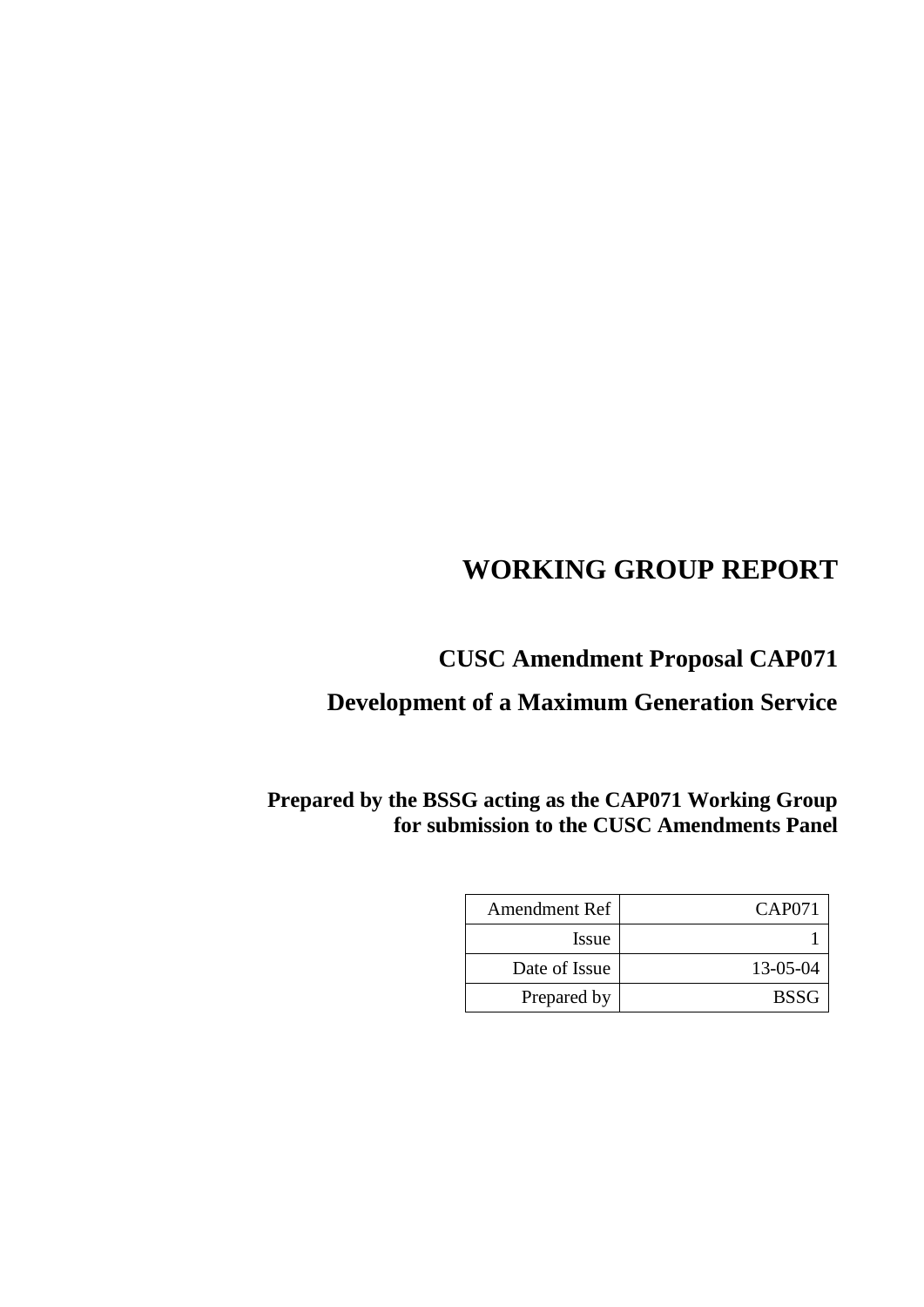# **I DOCUMENT CONTROL**

| <b>Version</b>        | <b>Author</b><br>Date |             | <b>Change Reference</b>                |  |
|-----------------------|-----------------------|-------------|----------------------------------------|--|
|                       | $30-4-04$<br>DR       |             | Draft For Working Group comment        |  |
| $6 - 0.5 - 0.4$<br>DR |                       |             | Final Draft for Working Group Approval |  |
|                       | $13-05-04$            | <b>BSSG</b> | Submission to CUSC Panel.              |  |

## **II DISTRIBUTION**

| <b>Name</b>    | Organisation          |  |
|----------------|-----------------------|--|
| <b>Members</b> | CAP071 Working Group  |  |
| cc             | cc                    |  |
| Richard Dunn   | <b>CUSC</b> Secretary |  |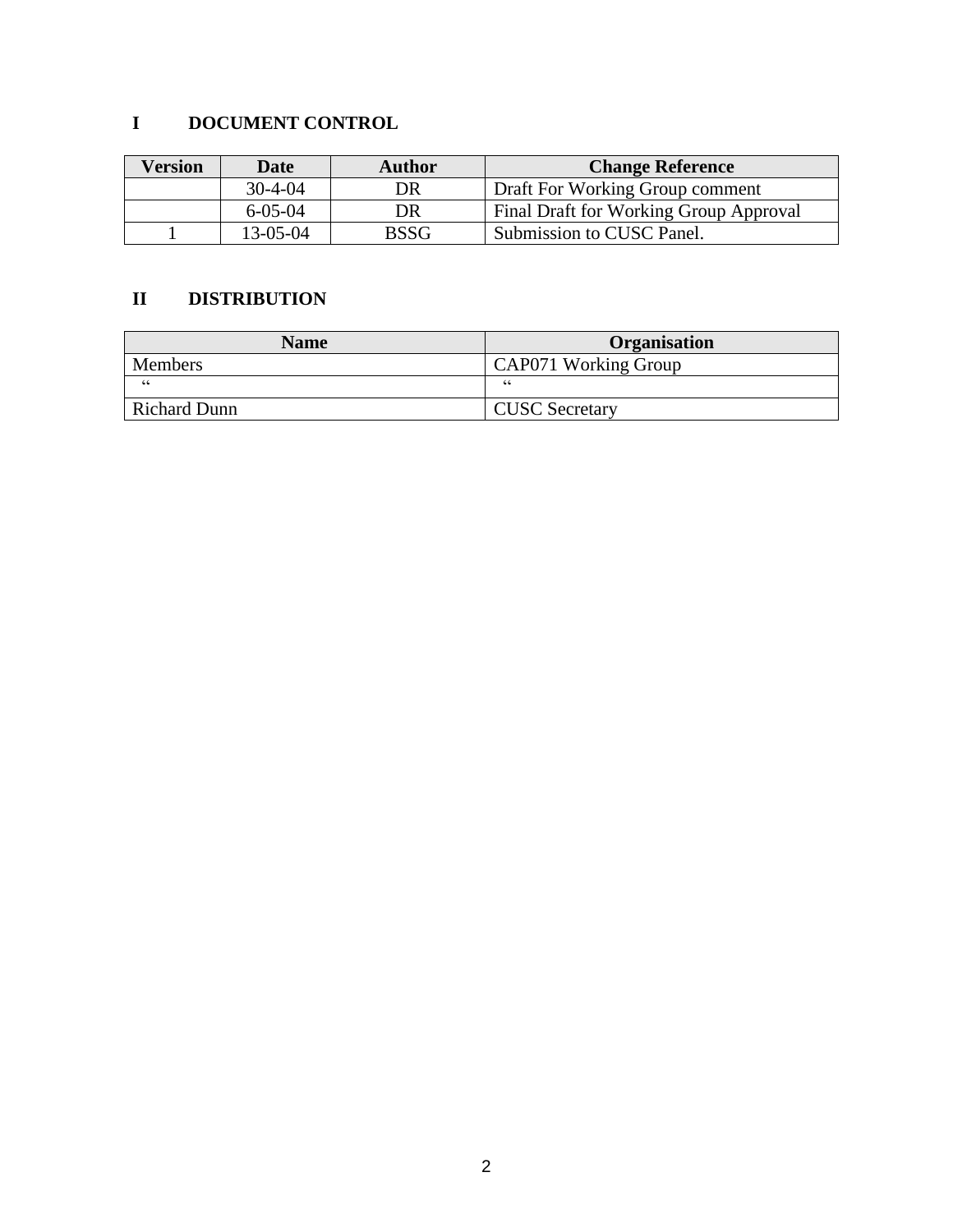# **III CONTENTS TABLE**

| $\mathbf I$  |                                                                                                                                                                                                                                                                                                                                          |
|--------------|------------------------------------------------------------------------------------------------------------------------------------------------------------------------------------------------------------------------------------------------------------------------------------------------------------------------------------------|
| $\mathbf{I}$ |                                                                                                                                                                                                                                                                                                                                          |
| III          |                                                                                                                                                                                                                                                                                                                                          |
| 1.0          |                                                                                                                                                                                                                                                                                                                                          |
| 2.0          |                                                                                                                                                                                                                                                                                                                                          |
| 3.0          |                                                                                                                                                                                                                                                                                                                                          |
| 4.0          |                                                                                                                                                                                                                                                                                                                                          |
| 5.0          |                                                                                                                                                                                                                                                                                                                                          |
| 6.0          | <b>ASSESSMENT AGAINST THE APPLICABLE CUSC OBJECTIVES11</b>                                                                                                                                                                                                                                                                               |
| 7.0          | PROPOSED IMPLEMENTATION AND TIMESCALES12                                                                                                                                                                                                                                                                                                 |
| 8.0          |                                                                                                                                                                                                                                                                                                                                          |
| 9.0          |                                                                                                                                                                                                                                                                                                                                          |
|              | <b>ANNEX 1 - BSSG POSITION PAPER ON DEVELOPMENT OF MAXIMUM</b>                                                                                                                                                                                                                                                                           |
|              | ANNEX 2 - CAP071 WORKING GROUP TERMS OF REFERENCE 20                                                                                                                                                                                                                                                                                     |
|              | ANNEX 3- CAP071 AMENDMENT PROPOSAL FORM22                                                                                                                                                                                                                                                                                                |
|              | <b>ANNEX 4 - PROPOSED MAXIMUM GENERATION SERVICE AGREEMENT</b>                                                                                                                                                                                                                                                                           |
|              | ANNEX 5 - DRAFT LEGAL TEXT TO GIVE EFFECT TO CAP071 AMENDMENT<br><b>PROPOSAL</b>                                                                                                                                                                                                                                                         |
|              | $\overline{AB}$ in $\overline{B}$ and $\overline{B}$ in $\overline{B}$ in $\overline{B}$ and $\overline{B}$ and $\overline{B}$ and $\overline{B}$ and $\overline{B}$ and $\overline{B}$ and $\overline{B}$ and $\overline{B}$ and $\overline{B}$ and $\overline{B}$ and $\overline{B}$ and $\overline{B}$ and $\overline{B}$ and $\over$ |

**ANNEX 6 - DRAFT LEGAL TEXT TO GIVE EFFECT TO THE ALTERNATIVE AMENDMENT PROPOSAL**

**ANNEX 7- CAP071 - NEW DEFINITIONS**

**ANNEX 8 - PROPOSED FORMAT OF INFORMATION TO BE PUBLISHED ON THE NATIONAL GRID WEBSITE ……..……………….. …………..…………..26**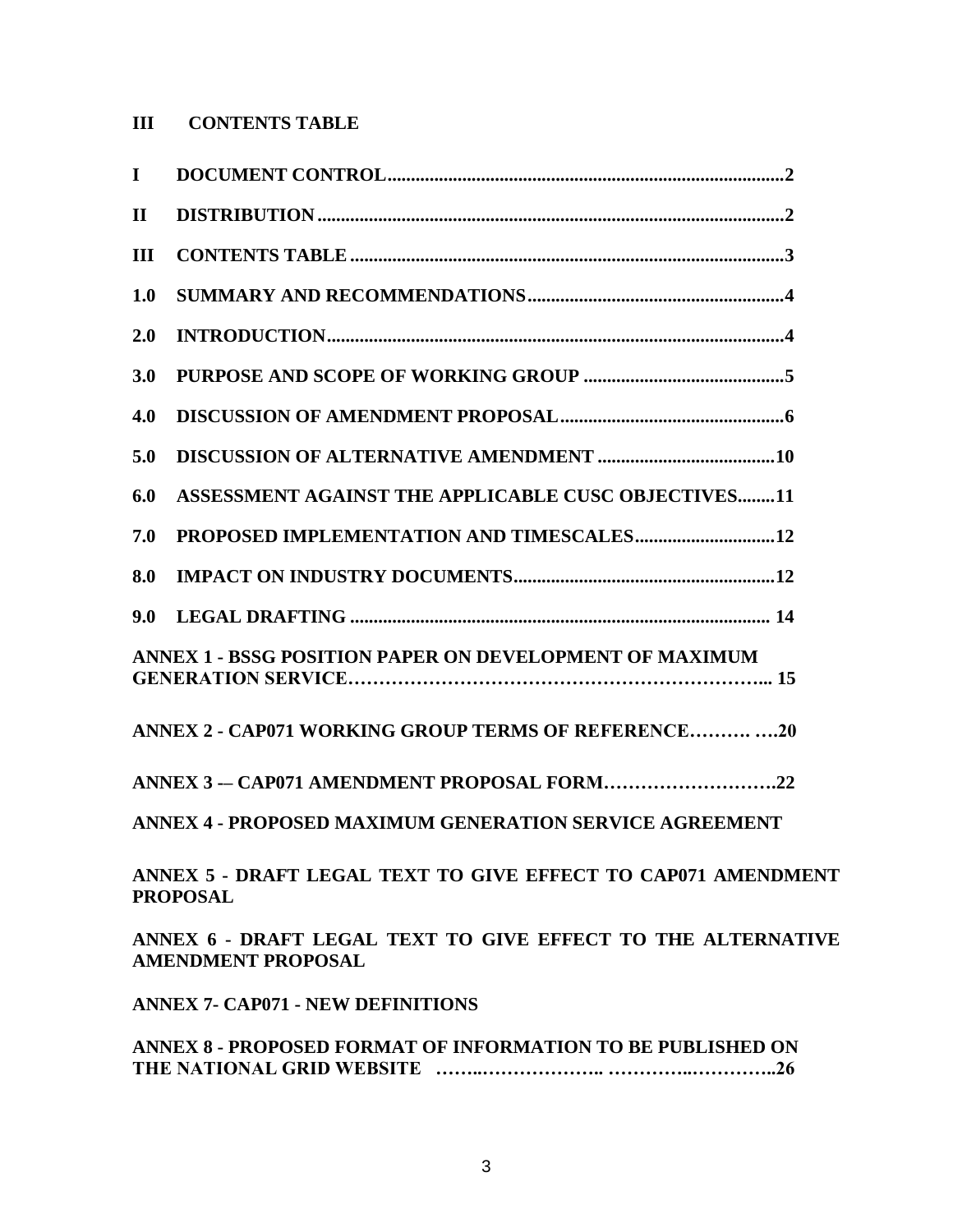#### **1.0 SUMMARY AND RECOMMENDATIONS**

- 1.1 The Balancing Services Standing Group (BSSG), acting as a Working Group in accordance with the Terms of Reference set by the CUSC Amendments Panel, has considered the issues associated with CAP071 – Development of a Maximum Generation Service (MGS).
- 1.2 In summary, the BSSG:
	- agreed that CAP071 as proposed would better facilitate the Applicable CUSC Objectives**.**
	- further **agreed** that the Working Group Alternate Proposal would better facilitate the Applicable CUSC Objectives as compared with the original Amendment Proposal.
- 1.3 The BSSG invites the CUSC Panel to:
	- (i) Note the views of BSSG members in respect of CAP071 as set out in this Report;
	- (ii) Approve this CAP071 Working Group Report; and
	- (iii) Approve that CAP071 and the further developed Working Group Amendment Proposal, as identified by the Proposer of CAP071 and adopted by the BSSG as a Working Group Alternative Amendment Proposal, proceed to wider Industry consultation.

## **2 INTRODUCTION**

- 2.1 In September 2003, National Grid introduced a new balancing service in the form of a Maximum Generation Service (MGS) for the Winter 2003/04. This service is contracted for on a bilateral basis and is provided via an Emergency Instruction as set out in BC2.9 of the Grid Code (GC). It enables National Grid, as the System Operator, to gain access to additional energy over and above the normal operating range of a generating unit at times of system stress.
- 2.2 At the time of development, Ofgem indicated its preference for a more enduring solution that sought to address the concerns raised as part of the consultation process such as:
	- the transparency associated with the procurement and utilisation of the MGS;
	- the use of the Applicable Balancing Service Volume Data (ABSVD) process; and
	- the need to develop a more enduring solution via the current electricity Industry Codes.
- 2.3 In response to these concerns, discussion took place at the January meeting of the Balancing Services Standing Group (BSSG – an Industry Standing Group established by the CUSC Panel) as to the best method of securing a more enduring solution. A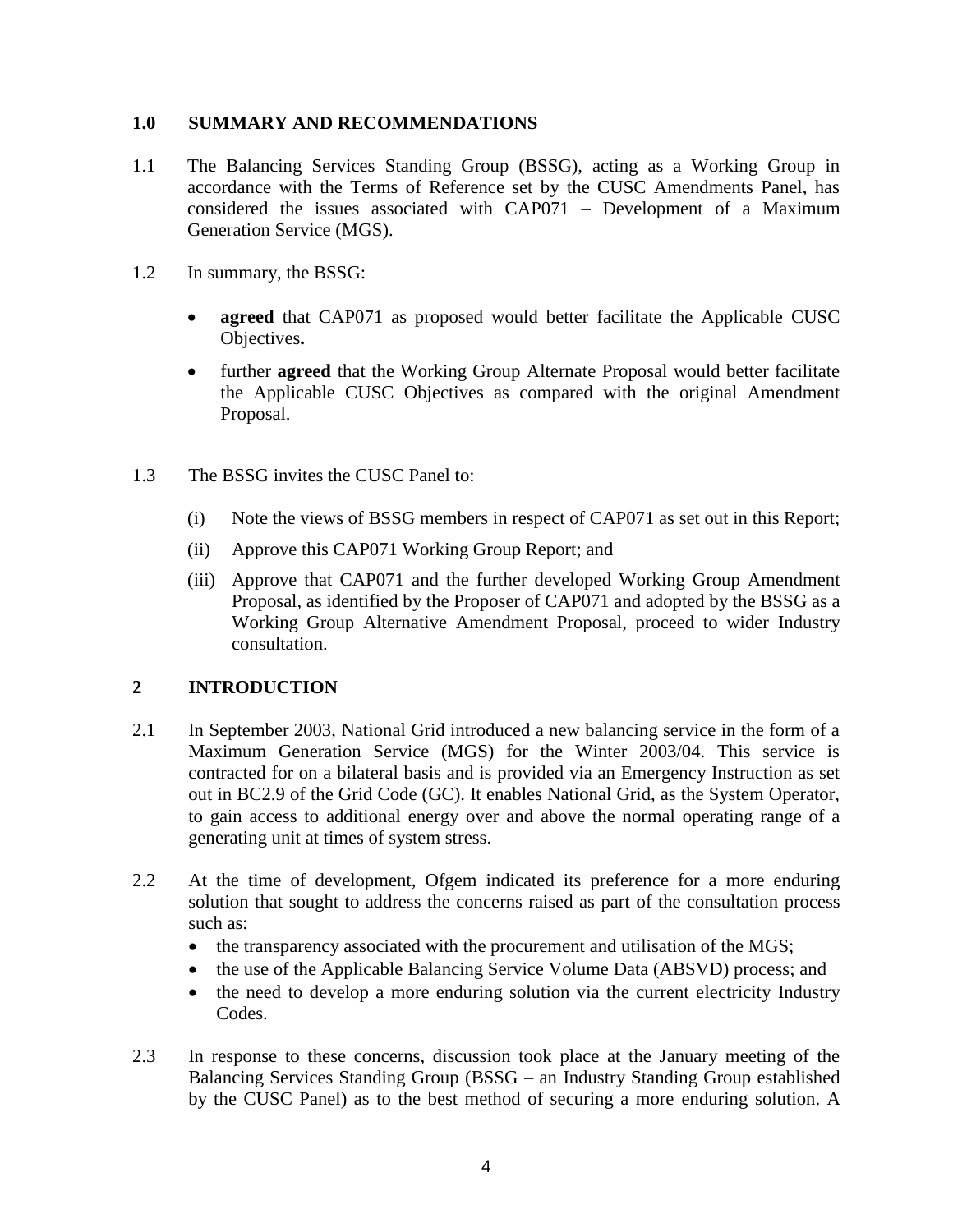Position paper detailing the outcome of this consideration was presented to the February CUSC Panel (Annex 1). Specifically, the BSSG identified a number of key high-level principles to be followed with respect to any potential solution:

- A formal MGS threshold level is required which would be defined on a Balancing Mechanism Unit (BMU) basis;
- A defined data submission route should be established under the GC;
- MGS volumes should be reflective of the technical characteristics of the plant and varied infrequently;
- Transparency of MGS utilised prices and volumes is important and should be published on a BMU basis;
- Provision of MGS should not lead to imbalance exposure;
- A description as to when MGS would be utilised should be included, along with an obligation to secure its use only in emergency conditions; and
- Advance notification of a MGS instruction should be provided where possible.
- 2.4 The BSSG additionally identified to the CUSC Panel that a number of other Industry documents would probably require consideration in order to reflect an enduring MGS.
- 2.5 Subsequently, CAP071 (Development of a Maximum Generation Service Annex 3) was raised by PowerGen and presented to the March CUSC Panel meeting which formally directed the BSSG to act as a Working Group to consider CAP071. Terms of Reference (Annex 2) were agreed by the CUSC Panel and identified the Working Group's responsibilities, scope of work and reporting requirements.

## **3 PURPOSE AND SCOPE OF WORKING GROUP**

- 3.1 Amendment Proposal CAP071 was submitted to the March CUSC Panel meeting. The Panel determined that a Working Group should consider and assess the Proposal prior to industry consultation, and actioned the BSSG to act as a Working Group for this purpose. The BSSG was issued with Terms of Reference in respect of CAP071 and requested to report back to the May CUSC Panel meeting.
- 3.2 In accordance with the Terms of Reference, the BSSG has considered whether CAP071 would better facilitate achievement of the Applicable CUSC Objectives for the provision of an enduring MGS. The BSSG also considered whether any further development of the Amendment Proposal might better facilitate the objectives beyond the scope of the original Amendment Proposal.
- 3.3 This report summarises the findings and recommendations of the BSSG in respect of its consideration of Amendment Proposal CAP071. This report has been prepared in accordance with the terms of the CUSC and an electronic copy of this document can be found on the National Grid website: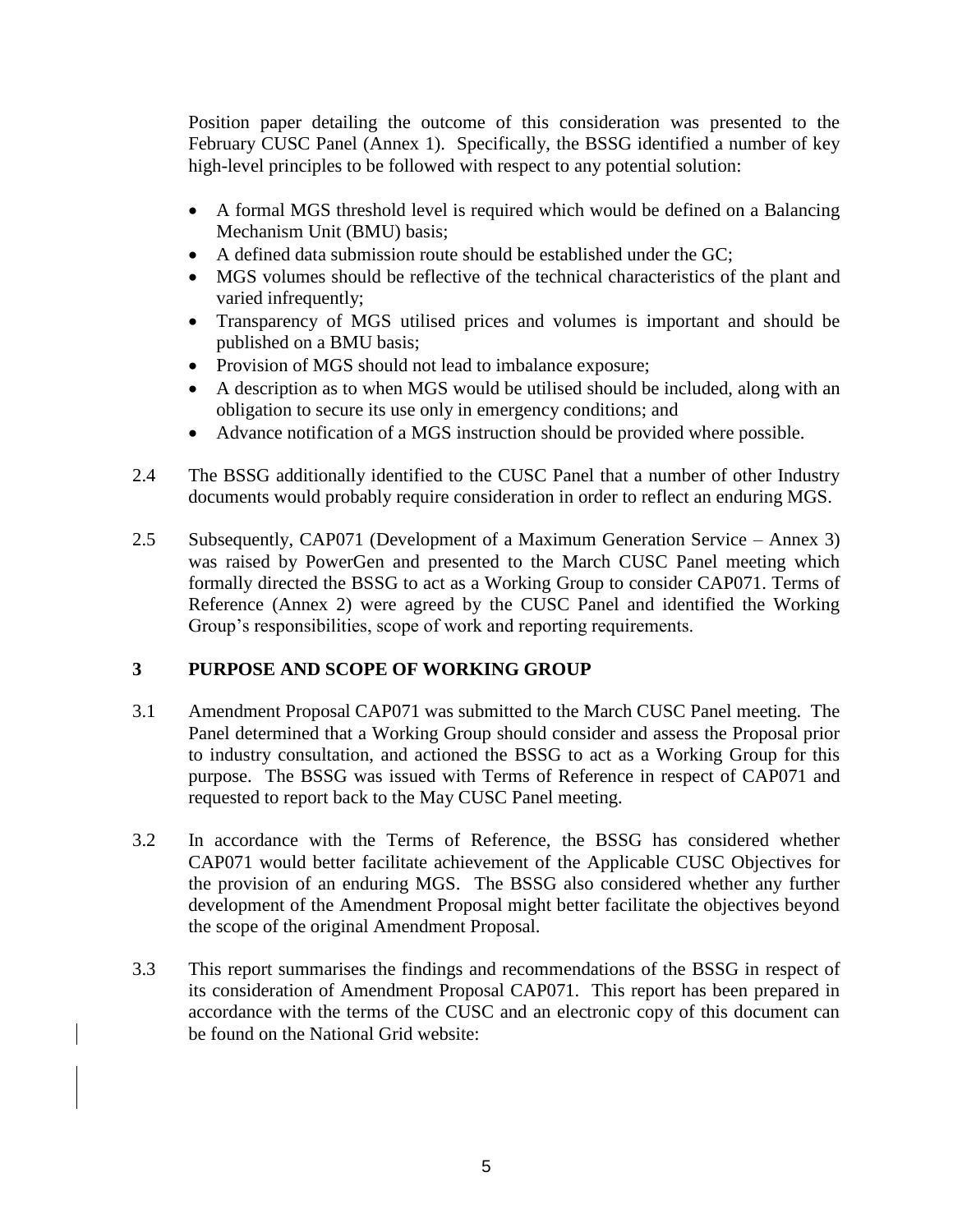www.nationalgridinfo.co.uk/cusc/index.html.

#### **4.0 DISCUSSION OF AMENDMENT PROPOSAL CAP071**

- 4.1 The BSSG held initial discussions at its January meeting on the potential form of an enduring MGS and subsequently reported its findings in a Position paper to the February CUSC Panel (Annex 1).
- 4.2 Subsequently PowerGen raised CAP071 (Development of a Maximum Generation Service), which sought to improve the efficiency and effectiveness of the current Maximum Generation arrangements by developing the service along the lines contemplated by the BSSG.
- 4.3 The Amendment Proposal has five specific elements:
	- MGS is defined as the additional output offered over and above the normal commercial operating range of a BM Unit as defined by Registered Capacity (RC);
	- MGS would continue only as an Emergency Service and be utilised in accordance with the CUSC;
	- Reasonable endeavours approach to delivery at a point where the BM Unit is operating at a level equal to MEL;
	- In order to avoid the potential for discrimination and manipulation, payment for deliver, where the MEL of a BM Unit was operating at a level equal to its RC, would be guaranteed in full. If a BM Unit was operating at a MEL less than RC, the BM unit would be guaranteed payment for the lower of the volume delivered or X % of RC. X was not defined as part of the Amendment Proposal. Payment for delivery over and above  $X$ % would be subject to an appeals mechanism; and
	- Full transparency of the service would be available, with publication of prices and volumes on an ex ante and ex post basis.

#### Development of CAP071 issues

4.4 Over the course of two Standing Group meetings, the BSSG, in its capacity as the CAP071 Working Group, discussed, developed and clarified a number of elements of CAP071. Many of these elements shaped the legal drafting that have been provided for the CUSC as contained within Annex 5. These are now discussed:

## Description of the Maximum Generation Service

4.5 The BSSG agreed that the definition of the service proposed as part of CAP071 should be "the additional output over and above a BM Unit's normal commercial operating range". For the purposes of the MGS, this was deemed to be the equivalent of RC, as defined in the Grid Code, which states that: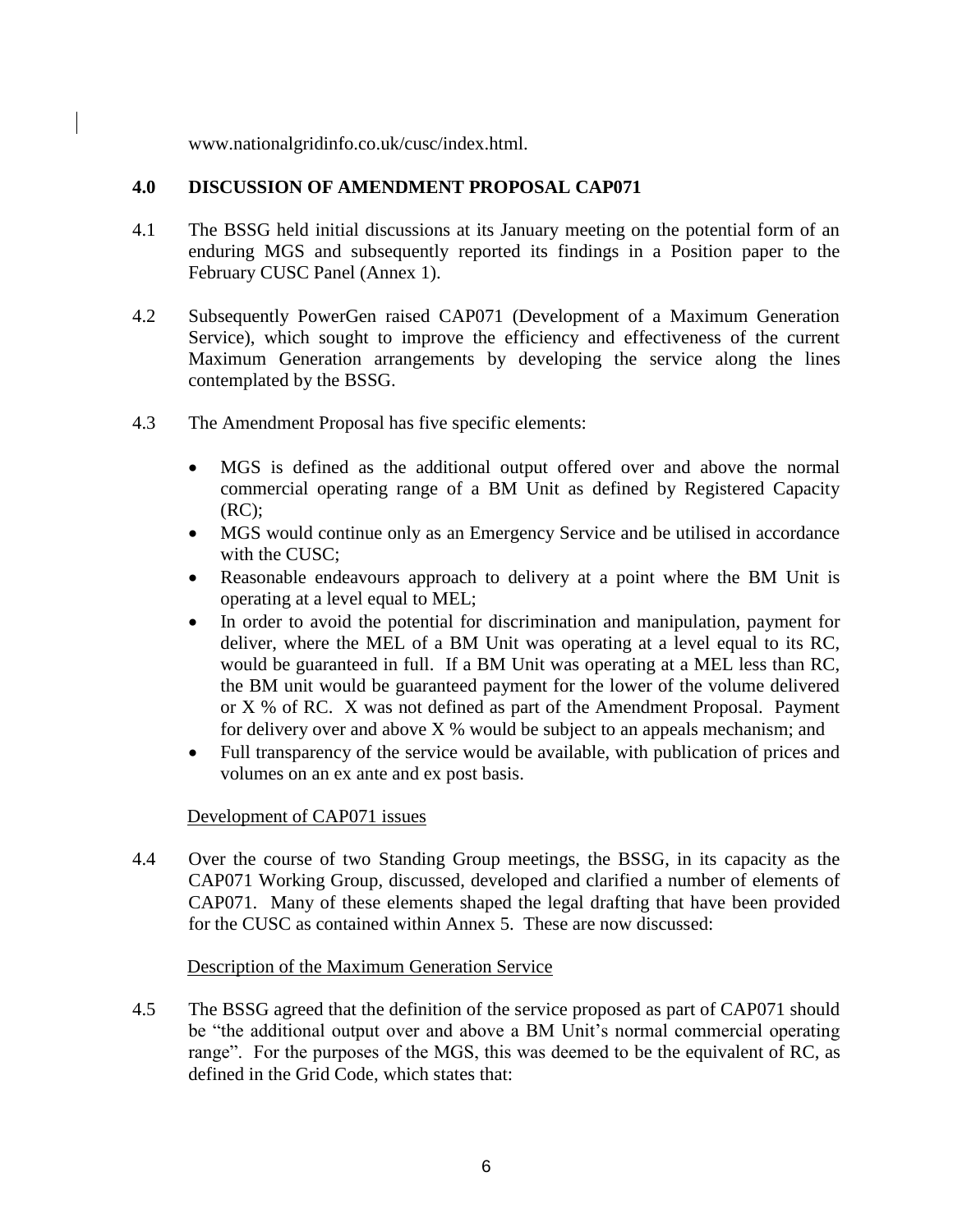*"in the case of a Power Station, the maximum amount of Active Power deliverable by the Power Station at the Grid Entry Point (or in the case of an Embedded Power Station at the User System Entry Point) as declared by the Generator, expressed in whole MW. The maximum Active Power deliverable is the maximum amount deliverable simultaneously by the Generating Units ….…. less the MW consumed by the Generating Units……. In producing that Active Power."*

- 4.6 It was agreed that to facilitate the reasonable endeavours obligation with respect to service provision, and the uncertainty surrounding actual volumes capable for delivery, the volume contracted would be agreed on a bilateral basis between the User and National Grid. In order to ensure that the volumes associated with the MGS are not used as part of everyday operation, the BSSG also noted that the said volume should only be factored into emergency operational planning procedures*.*
- 4.7 As MGS is defined as an emergency action, the BSSG noted that existing BSC Section requirements for credit cover ((K3.4.4) with respect to emergency actions remain unchanged.

#### **Utilisation**

- 4.8 The BSSG **agreed** that a User, as part of the contract negotiation, should declare an indicative availability of MGS to National Grid. This indicative volume should then be re-declared, in accordance with the provisions of the CUSC, should the User become aware of a change in the availability of the service. However, continuous weekly redeclaration of the service was deemed to be impractical, therefore the last submission received would be taken as deemed availability if no resubmission was received.
- 4.9 Maximum Generation is to be provided on a BMU basis as a result of a reasonable endeavours basis with delivery to be as much as practicably possible. The Service would be instructed via an Emergency Instruction, in accordance with BC2.9 of the GC, with a maximum usage time following instruction of 2 hours. In order to simplify the settlement process, it was agreed that once MGS has been instructed, any resubmission of a MEL associated with the instructed unit, will result in a deemed cease in terms of provision of MGS. Further provision of MGS after this point would then require a new instruction.
- 4.10 Compliance with the Applicable Balancing Services Volume Data (ABSVD) statement to remove any exposure to imbalance would be compulsory, as detailed in 8.11.

#### Price Submission

4.11 The BSSG **determined** that prices for MGS would be agreed in £/MWh format on a bilateral basis and detailed in a Commercial Services Agreement. Price changes would be notified no more than once a month and such notification would be provided by 15<sup>th</sup>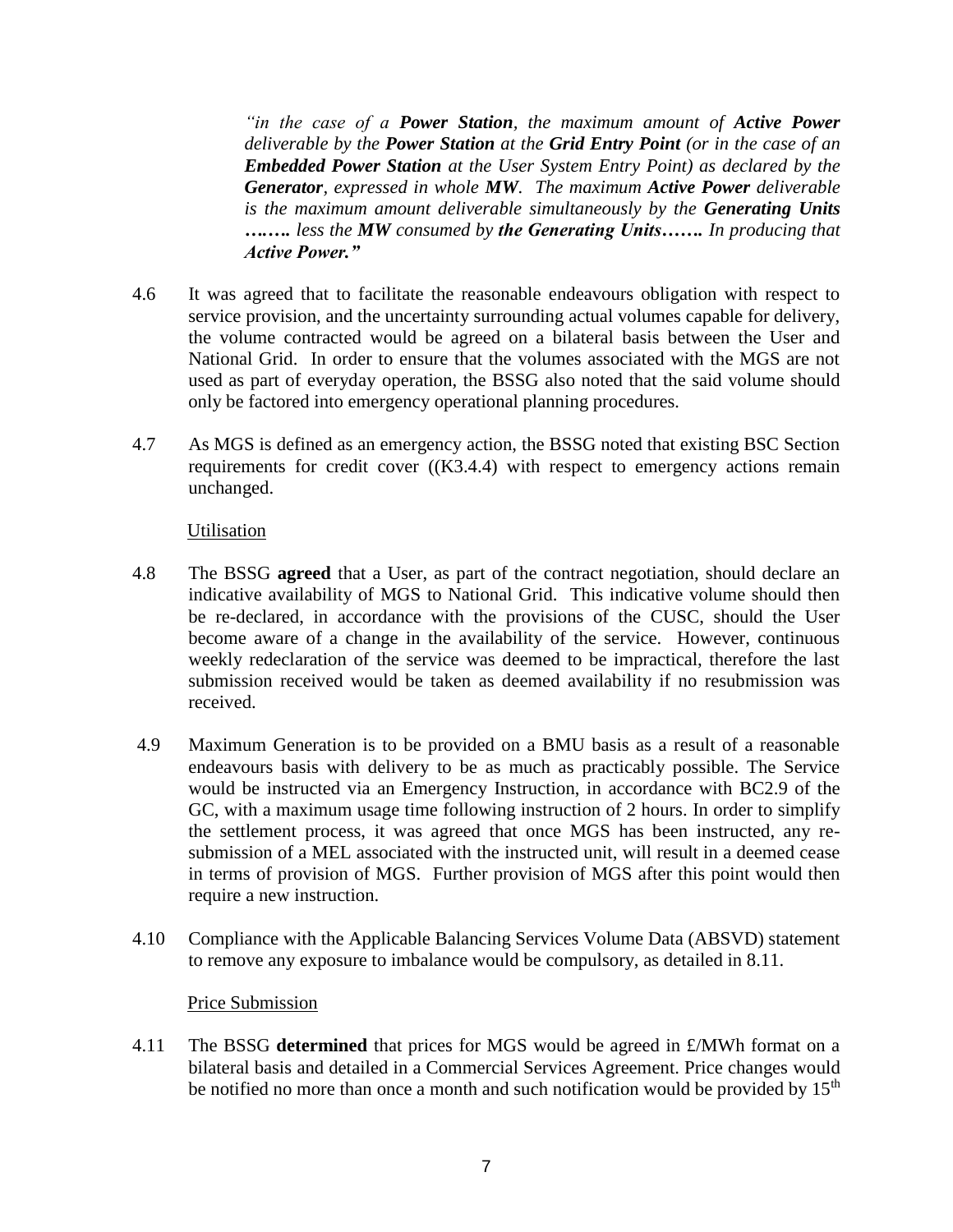of the preceding month for application from  $1<sup>st</sup>$  of the following calendar month.

#### Settlement of MGS

- 4.12 CAP071 proposes that any payment for MGS, where provision is at a MEL below its normal operating range (RC), should be capped by X% in order to avoid payment being received for volumes which would normally be considered to be within a station's normal commercial operating capability. This mechanism was developed to address concerns on discrimination between commercial mechanisms and the emergency MGS procedures that were put in place for Winter 2003/04.
- 4.13 The BSSG **determined** that X should equal 3, unless otherwise agreed by the User and National Grid within bilateral arrangements. This decision was based upon an analysis of the average indicative volumes contracted under the current Maximum Generation Service Agreement. The BSSG noted that there are some volumes which are greater than this, reflecting different plant technology types, and hence its decision to allow X to be varied by agreement with NGC.
- 4.14 Additionally:
	- Maximum Generation payment = metered Maximum Generation volume \* Energy Payment Fee
	- Where the BMU in question is operating at a level where MEL is equal to RC, payment of the entire volume delivered above MEL will be guaranteed.
	- Where the BMU in question is operating at a MEL below RC, automatic payment of volume delivered will be capped at 3% of RC as defined in the CUSC, or such other percentage if agreed between NGC and the User.
	- Volume delivered over and above 3% of RC will be remunerated subject to an appeals process.
- 4.15 This is illustrated diagrammatically as follows: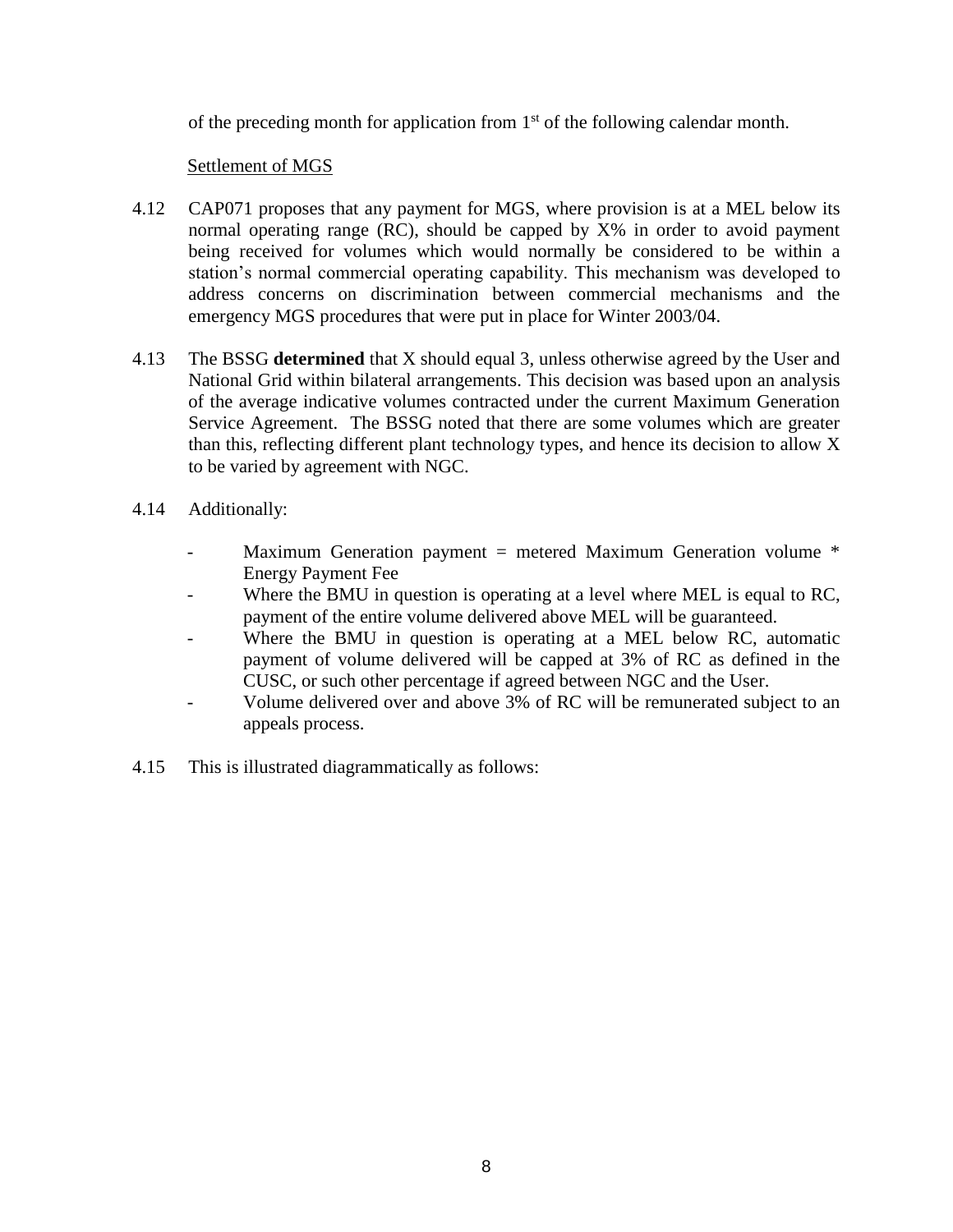

4.16 The payment mechanism would form part of CUSC and hence is included in the legal drafting contained within Annexes 5 and 6.

#### Appeals Process

4.17 The BSSG **agreed** that for volume delivered over and above 3%, or any otherwise agreed figure, of the RC a dispute must be raised with 10 days of receipt of the "Final Monthly Statement". The User and NGC would have 10 days to resolve the dispute, failing which it would be referred to Ofgem as a Charging Dispute. Following the outcome of the referral to Ofgem, the agreed volume would be settled as part of the next available settlement run. The outcome of a dispute would be published in accordance with the general publication principles associated with the MGS as detailed below.

#### Information publication and transparency

- 4.18 The BSSG **agreed** that an appropriate information publication and submission process would be required to support CAP071 to ensure maximum transparency of the prices, volumes and utilisation of the service. It was agreed that once submitted, all details associated with the provision of the MGS would be published.
- 4.19 In practice, five days following initial contract signature, and thereafter five days following the  $15<sup>th</sup>$  day of the month prior to utilisation, all prices; RCs; indicative volumes and the value of X (if different to 3%) would be published on a BM Unit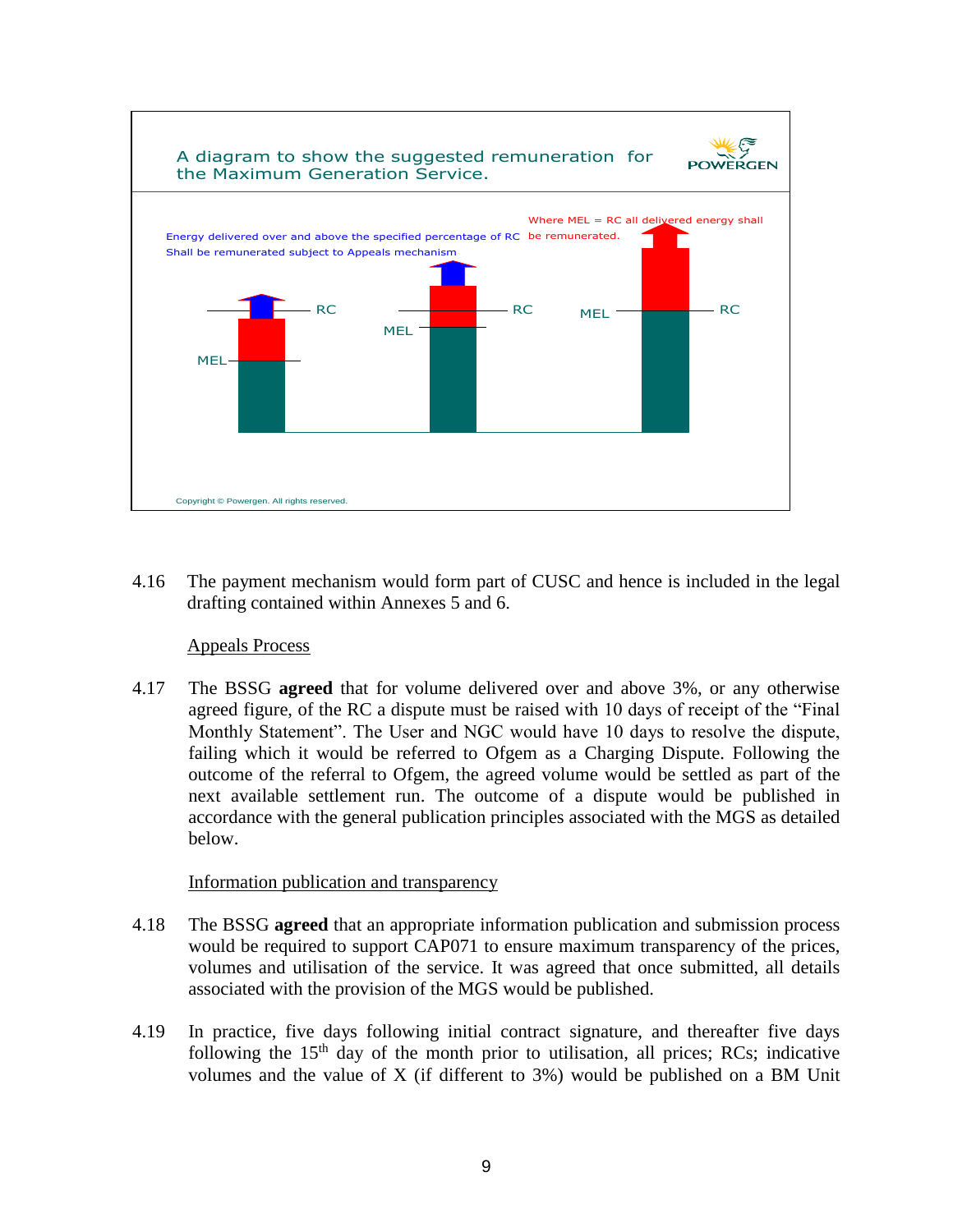basis. It was envisaged by the BSSG that publication of such data would be on a dedicated page on the National Grid Information Website.

- 4.20 Where possible, as close to real time, transparency of any instruction to begin the provision of MGS would also be provided. It is envisaged that such a notice would occur on the System Warning Screen of the BMRS and would contain details of the BM Unit instructed, the start and cease times and the indicative volume contracted for that unit. However, the BSSG acknowledged that in times of system stress, this might not always be possible.
- 4.21 Post event, it is envisaged that details of the BM Unit instructed, the start and cease times plus the applicable price and volume delivered would also be published on the National Grid Information website. This would be provided not later that the  $10<sup>th</sup>$ Business Day of the month following instruction.
- 4.22 An example of the information and the format to be published is contained within Annex 8.

#### Cost impact of CAP071

4.23 Whilst not specifically discussed by the CAP071 Working Group, it is not envisaged that significant IT development costs would be incurred by NGC as a result of the implementation of CAP071. The only anticipated cost would be that of an additional web page on the National Grid Information Website, plus some resource cost to update the site as and when necessary. However, due to the practical timescales for submission and publication agreed by the Working Group, this is expected to be minimal.

#### **5.0 DISCUSSION OF ALTERNATIVE AMENDMENT**

- 5.1 During analysis and consideration of the Amendment Proposal, the Proposer of CAP071 identified an alternative methodology for payment and hence an Alternative Amendment Proposal. The Proposer believed that this would better facilitate achievement of the Applicable CUSC Objectives than the original Amendment Proposal.
- 5.2 Following discussion, the BSSG concluded that this Alternative would better meet the Applicable CUSC Objectives and the following changes were unanimously adopted in a Working Group Alternative Proposal:
	- 5.2.1. It was noted that in order to facilitate implementation of CAP071, as originally proposed, it would be necessary to re-introduce the GC defined term Registered Capacity (RC) into the CUSC to represent the technical capability of the plant. As CEC is already defined in CUSC, CEC would be utilised purely for payment purposes in order to drive the amount of MGS that is due for payment. The BSSG noted that provided the value attributed to X is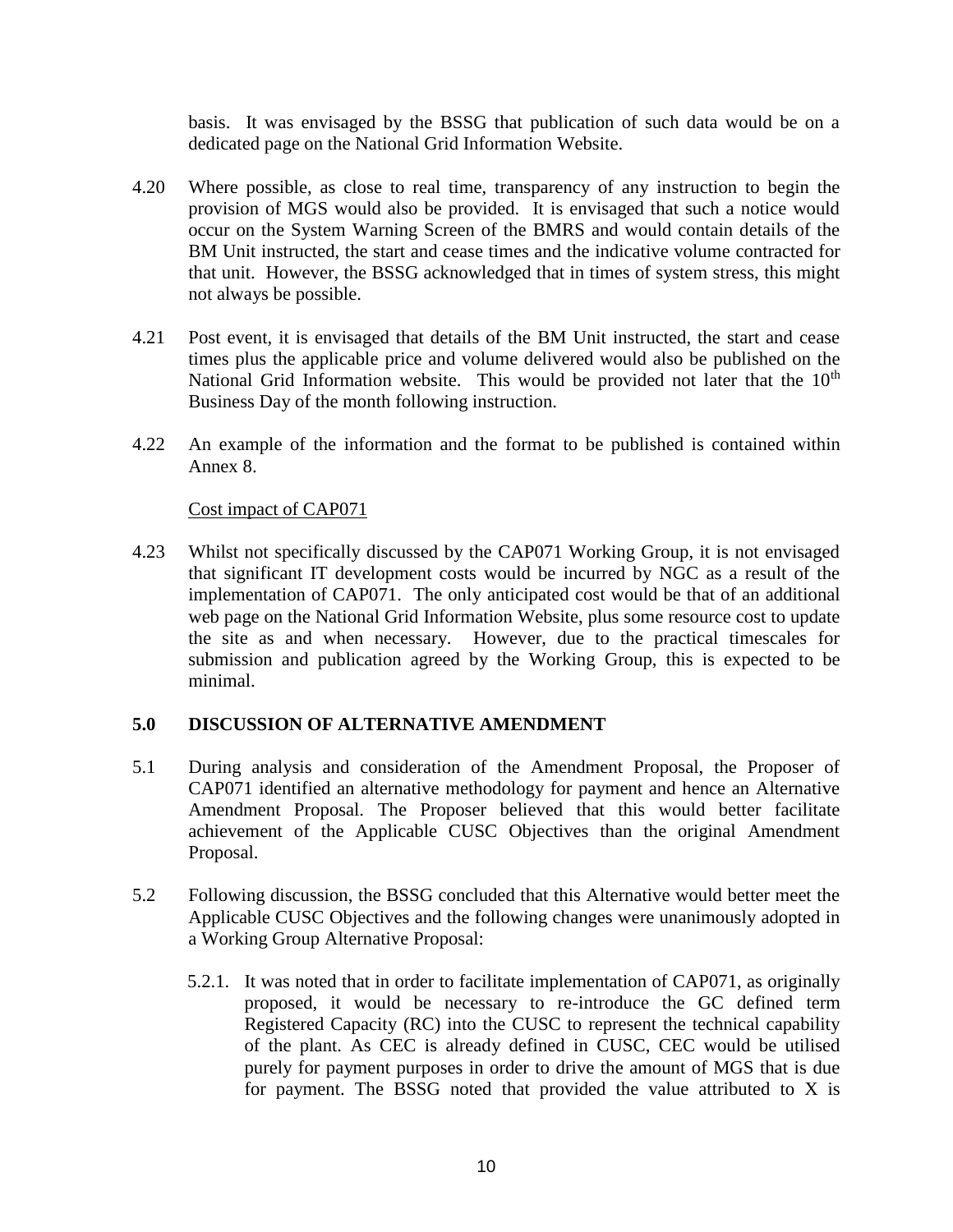approximately correct, the use of CEC would provide appropriate volumes for payment. Following discussion it was **agreed** that the Working Group Alternative Amendment should be based upon the Connection Entry Capacity (CEC) figure, as this was more consistent with other areas of CUSC.

- 5.2.2 As a result of concerns expressed about the complexity of the payment formula, an alternative settlement mechanism was identified. Whereas CAP071 differentiated the volume to be paid in accordance with whether the BM Unit in question was operating at a MEL equal to its RC*,* it was **agreed** that payment should always be against the lower of volume delivered or X% of CEC, where X remains equal to 3 (unless otherwise agreed between the User and National Grid) regardless of the position of MEL.
- 5.3 Consistent with the original Proposal, any volume over and above X% of CEC would be subject to an appeals process.

## **6.0 ASSESSMENT AGAINST THE APPLICABLE CUSC OBJECTIVES**

- 6.1 CUSC Amendments should better facilitate achievement of the Applicable CUSC Objectives. These are set out in Paragraph 1 of Condition C7F of National Grid's Transmission Licence and are summarised as follows:
	- (a) the efficient discharge by National Grid of the obligations imposed on it by the Act and the Transmission Licence.
	- (b) facilitating effective competition in the generation and supply of electricity, and (so far as consistent therewith) facilitating such competition in the sale, distribution and purchase of electricity.
- 6.2 The Proposer of CAP071 believed that by facilitating a Maximum Generation Service the market would receive the appropriate signals in emergency circumstances to provide additional generation on a reasonable endeavours basis. This would facilitate (a) above by gaining access to additional generation for use at times of System stress.
- 6.3 The Proposer also believed that the provision of a clear framework for a Maximum Generation service should ensure an enhanced level of market certainty with regard to processes, responsibilities and remuneration. Additionally, the Proposal sought to improve transparency by allowing market participants to view published information about the volume of service offered (on a monthly basis) and the capacity, price and utilisation of Maximum Generation post event. The transfer of generic information contained within the current bilateral agreements to an Industry Code would also increase transparency and facilitate (b) above.
- 6.4 In addition, concerns had been expressed regarding the potential for manipulation and discrimination under the current MGS. In particular, whether the volume provided would be as a result of actions that would not be taken as part of normal commercial operations. The Proposer believed that CAP071 would mitigate the potential for this to arise.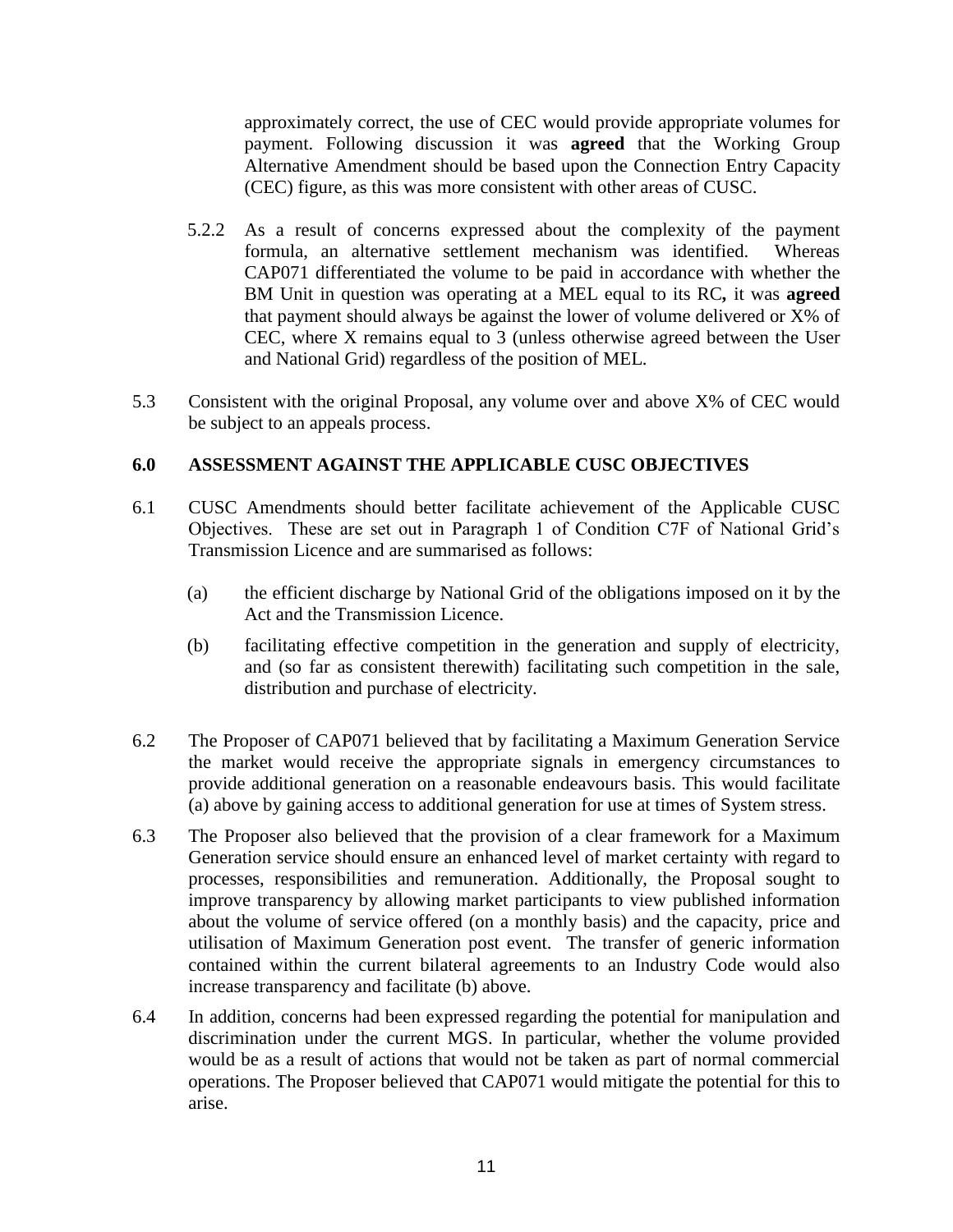6.5 The BSSG unanimously agreed with the Proposer that CAP071 would better facilitate the Applicable CUSC objectives. Furthermore, the BSSG unanimously agreed that the Working Group Alternate Proposal better facilitated the Applicable CUSC objectives, as compared with the original CAP071. Therefore, the BSSG agreed to adopt the Working Group Alternate Proposal as the Working Group Alternative.

## **7.0 PROPOSED IMPLEMENTATION AND TIMESCALES**

7.1 The BSSG discussed the timescales for implementation of the Amendment Proposal and concluded that this should be prior to Winter 2004/05.

## **8.0 IMPACT ON INDUSTRY DOCUMENTS**

8.1 As part of its discussions, the BSSG identified a number of changes to other industry documents that would be required as a result of the implementation of CAP071. NGC will progress the relevant consultations for other governance areas. The intent will be to align the processes concerned to ensure Ofgem has all relevant documentation for decision simultaneously. These are summarised as follows:

## Grid Code

- 8.2 A number of house keeping changes are required to the GC in order to remove the existing references to the MGS Agreement and replace with references to CUSC, as it is proposed that this would now contain the generic provisions associated with the Service.
- 8.3 In order to provide some form of warning that a MGS instruction may be imminent, an addition is also proposed to OC7.4.8.5 which details the requirements for the "NGC System Warning – Inadequate System Margin". It is proposed to include a form of notice that MGS may be required during this period.
- 8.4 These proposals will be submitted to the next Grid Code Review Panel (GCRP) on 20 May 2004 for discussion.
- 8.5 One member of the BSSG also proposed some additional wording in relation to the hierarchy of actions to be taken in an emergency situation. This proposal will also be submitted for consideration at the next GCRP.

#### Transmission Licence Special Condition AA4 Statements

8.6 A number of consequential changes are required to the AA4 Statements as a result of CAP071. These are described below.

Procurement Guidelines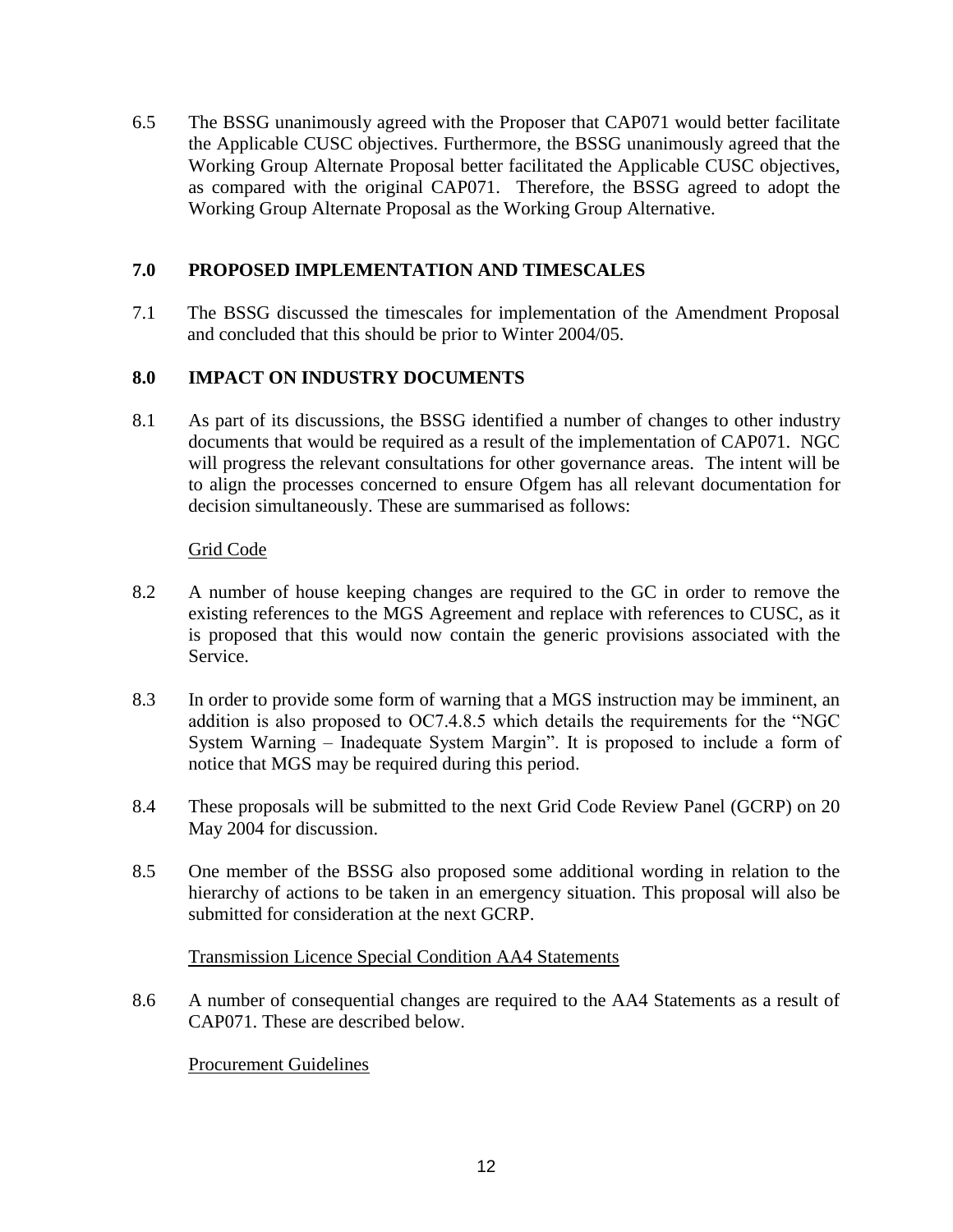8.7 Changes in relation to the Procurement Guidelines would be of a house keeping nature in order to recognise that the generic service provisions would now be contained within CUSC, and that full transparency of the service would be available.

#### Balancing Principles Statement

- 8.8 In respect of the Balancing Principles Statement, changes would be made to reflect that the Service could only be provided where a BM Unit had been instructed to or was generating at MEL. This requirement was previously contained within the MGS Agreement. In addition, changes to the wording would also reflect that where possible, the System Operator would provide information close to real time as to the instructions given.
- 8.9 Additional changes were also provided by one member of the BSSG. These changes seek to align the BPS to the proposed changes to the GC as to the hierarchy of actions in an emergency situation. NGC will consider this issue further to discussion at the GCRP.

#### Balancing Services Adjustment Data (BSAD)

8.10 The BSSG agreed that all costs and volumes associated with the provision of MGS should be treated as energy balancing services in respect of BSAD and hence feed into the calculation of imbalance prices as per the current mechanism.

## Applicable Balancing Services Volume Data

8.11 It is proposed that changes are effected to the Applicable Balancing Services Volume Data methodology (ABSVD). At present, the methodology reflects that participation is voluntary. As a result of CAP071, it is envisaged that compliance with ABSVD will become mandatory. In addition, as a result of the changes to the payment calculation, changes will also be effected to the algebra within the methodology to reflect that the volume removed is the lower of the volume delivered or X% (3% or as otherwise agreed).

#### BETTA Impact

8.12 CAP071 is an England and Wales CUSC Amendment that is being progressed against the applicable England and Wales Objectives. However, clearly at some point CAP071 would be consulted on as to whether it would be appropriate to implement on a GB basis, under BETTA. Whilst the BSSG has not explicitly considered CAP071 in the context of BETTA, no significant issues are foreseen.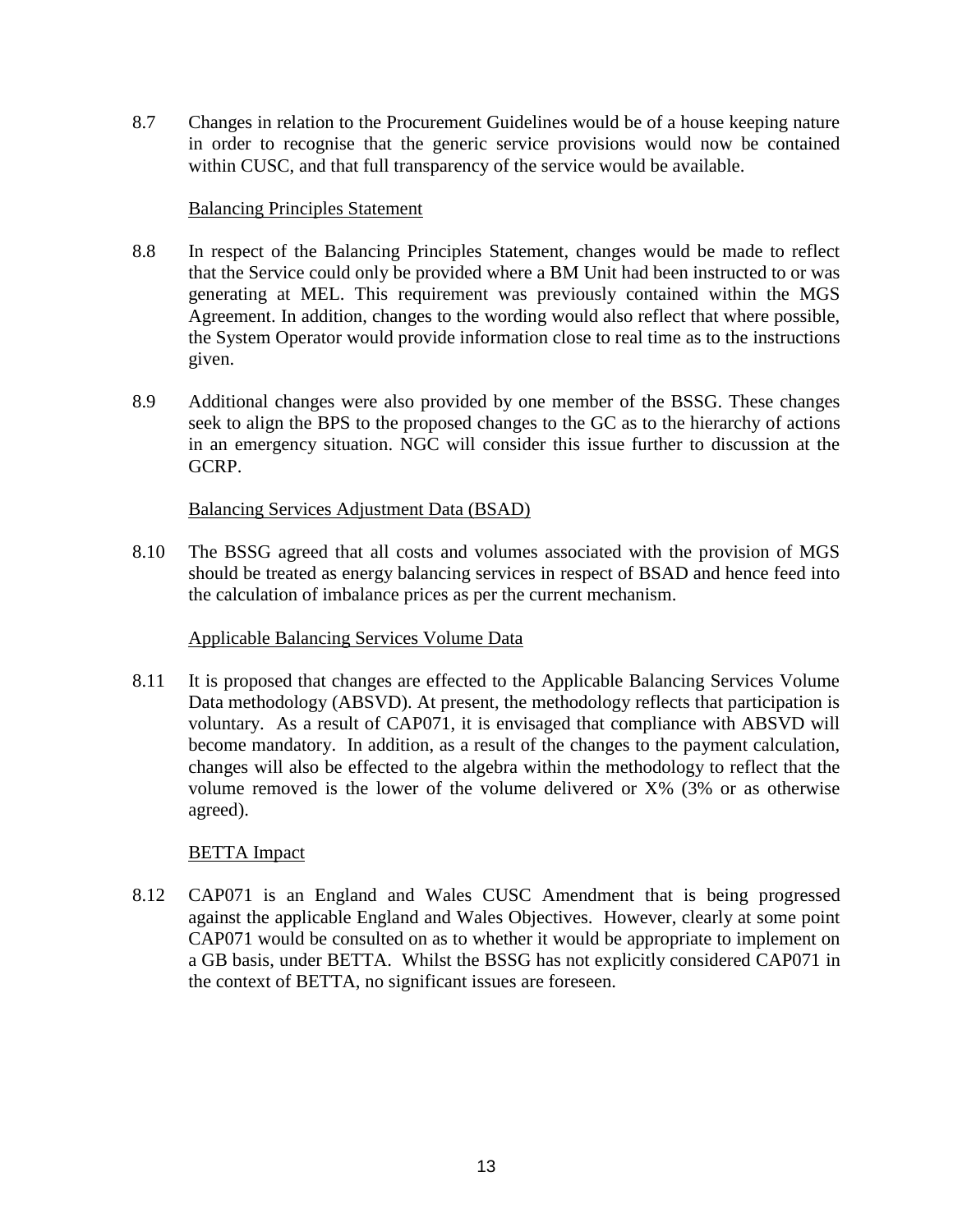#### Maximum Generation Service Agreement

8.13 As a result of the inclusion of provisions for MGS in the CUSC, a new MGS Agreement will require implementation. An example of the proposed Agreement is illustrated and attached in Annex 4.

## **9.0 LEGAL DRAFTING**

- 9.1 The legal drafting to support the original Amendment Proposal and the Alternative Amendment Proposal are contained within Annexes 5 & 6.
- 9.2 CAP071 new definitions are detailed in Annex 7. It should be noted that a new definition will not be required for "Operational Day" should CAP047 be implemented. Similarly, a new definition of "Registered Capacity" will not be required if the Alternative Amendment Proposal is implemented.
- 9.3 This Working Report will be presented to the CUSC Panel meeting on 21 May 2004.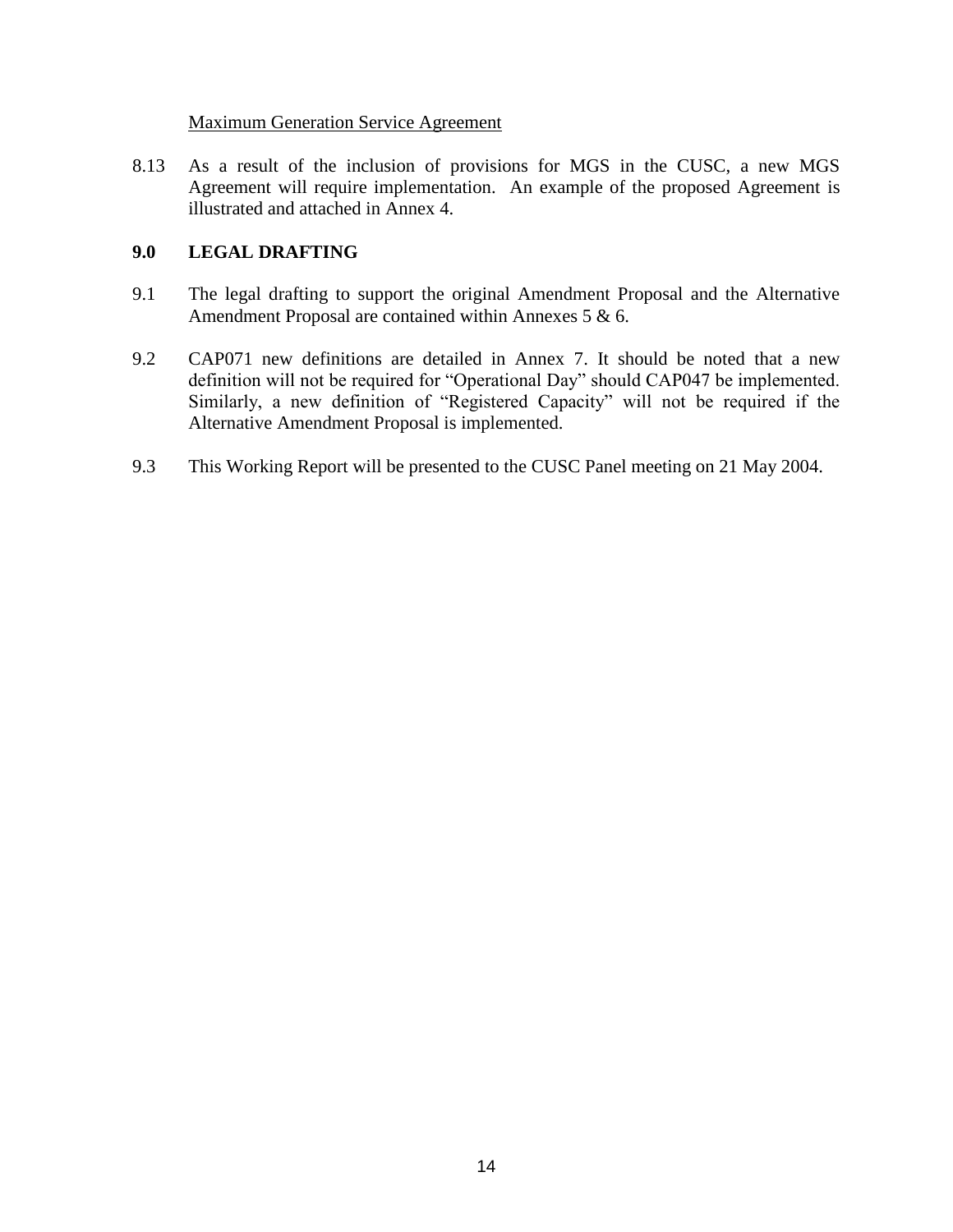#### **ANNEX 1: BSSG Position Paper on Development of Maximum Generation Service**

The BSSG (Balancing Services Standing Group) has been considering the development of the Maximum Generation Service (MGS). The initial options considered for MGS development were either as an **Emergency Service** or a **Commercial Service.** Additionally the BSSG considered whether the service should be provided for in the CUSC (with associated contractual arrangements) or via the BSC (and despatched via acceptances within the Balancing Mechanism).

It was agreed by the BSSG that:

- Enduring implementation of MGS would require changes to a number of industry documents;
- MGS would be used only in emergency conditions as an emergency service;
- There would need to be a clear understanding of how and when MGS would be used;
- Appropriate transparency would need to be established within any development of MGS; and
- Further work would be required once a proposal (or suite of proposals) comes forward.

The BSSG presented the CUSC panel with a position paper in January, presenting the views of the BSSG and remaining issues to be considered ahead of a final position paper from the BSSG.

This paper presented the BSSG's final report on how MGS could be developed and the possible consequential changes to the industry codes that would need to be made.

The general view of the BSSG was that the most appropriate way forward would be to enhance the arrangements for MGS that were implemented in advance of Winter 2003/04 to facilitate the principles outlined above.

It is the view of the BSSG that this paper discharges the action placed on it at the November CUSC Panel to develop proposals for MGS.

## **Key Principles agreed by BSSG for Maximum Generation Service**

The following high level principles were agreed by the BSSG for any future MGS:

- 1. Formal Maximum Generation level, such that any generation above this level would be considered as Maximum Generation volume. This level would be a defined term eg Maximum Generation MEL (MG MEL). It was agreed that any MG MEL term would need to be:
	- defined on a BMU basis;
	- communicated to NGC through a defined data submission process in the Grid Code;
	- reflective of the technical characteristics of the plant;
	- a value that would vary infrequently; and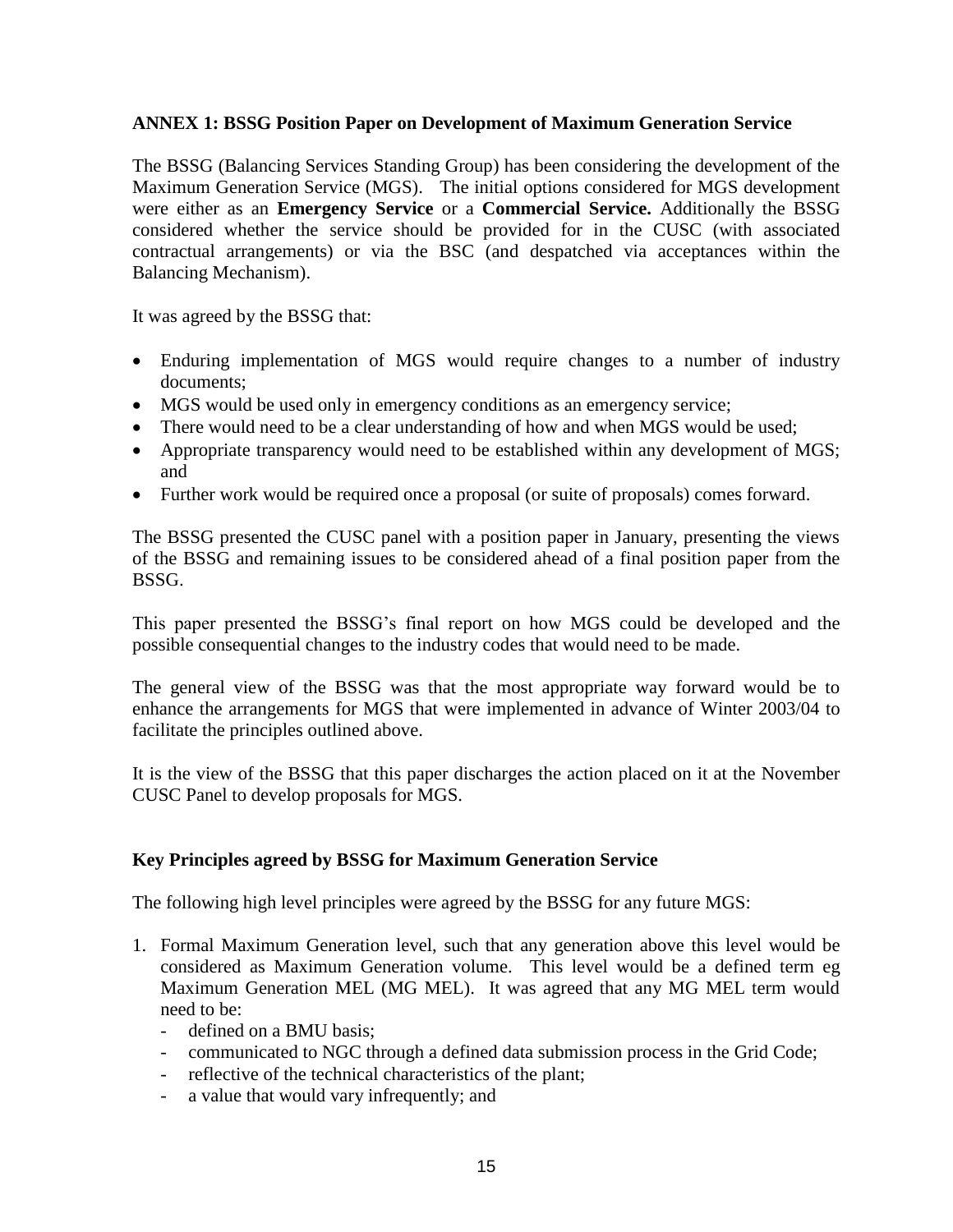- published to the market on a BMU basis

Consideration was also given as to whether MEL could be used as MG MEL given that it is a Grid Code technical parameter and should reflect the actual characteristics of the plant.

- 2. Transparency of Maximum Generation prices and Maximum Generation utilisation volumes.
- 3. Removal from exposure to imbalance for Maximum Generation volumes. Due to the nature of the Maximum Generation volume and way in which it is predominately delivered (by switching out feed heaters, oil over burn etc.), it is considered as a non-firm volume.
- 4. Description of when MGS would be used by National Grid with an obligation on NGC to only use MGS during Emergency Circumstances.
- 5. An undertaking on NGC that where possible an advance notification of when an MGS instruction may be imminent would be given.

#### **Possible changes required for development of MGS**

The Code and documents within which the key principles may need to be addressed are discussed below.

#### **Grid Code:**

Based on the above key principles it was agreed by the BSSG that changes would be needed to the Grid Code in order to address submission of MG MEL type value (key principle 1).

Necessary changes could be made to the Grid Code to allow for availability and MG MEL submissions to be managed through Grid Code data submissions.

The appropriateness of with which data MG MEL submissions would sit within the Grid Code may depend to a certain extent on the variability of MG MEL and would be an area of further development within any Grid Code modification.

As indicated above, it may be appropriate for MEL to be used as the MG MEL level.

Further areas for change that are not explicitly listed in the key principles, may include how the service is despatched in accordance with the Grid Code so that it is consistent with any developments of the service. Changes may also be required to cover the scope for who would provide MGS

#### **Grid Code/AA4 Licence Documents:**

Changes that need to be made to the Grid Code and AA4 Licence Documents (Procurement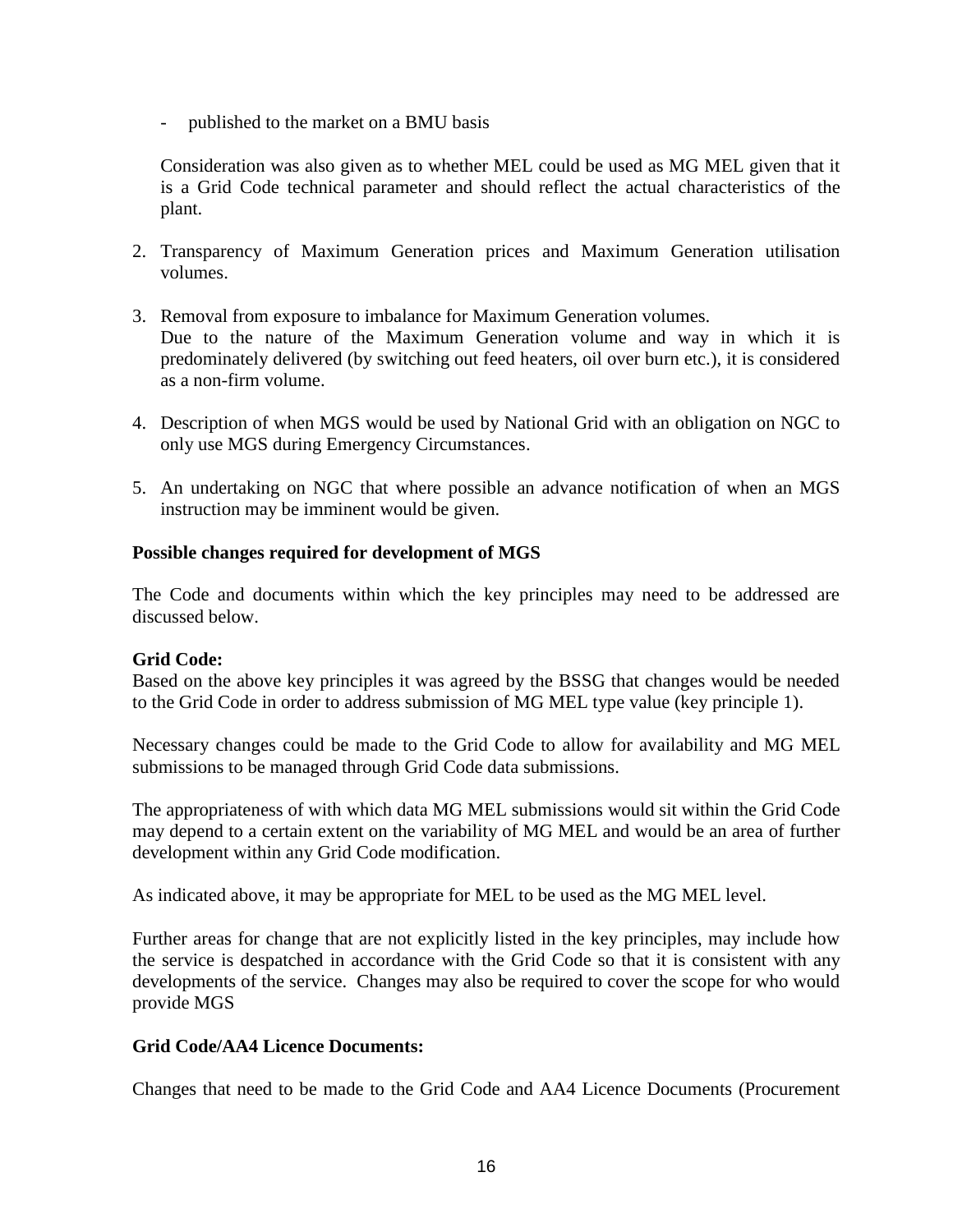Guidelines and Balancing Principles Statement) to fulfil key principles 4 and 5 would consist of:

- a robust and clear description of when the service would be used including interactions with:

- BM bids and offers
- Demand control measures
- System warning messages

- a clear service definition in order to remove any ambiguity regarding what would be classified as MGS.

#### **Further AA4 Licence Document changes:**

Licence document changes may also be required in order to fulfil principles 2 and 3. The extent of changes would depend on where provisions for pricing and settlement arrangements of the service are made (BSC, CUSC and/or Ancillary Services Contract). Changes may include:

- an undertaking in the Procurement Guidelines to publish ex ante Maximum Generation prices.

- changes required (including removal) to ABSVD provisions for MGS dependent on pricing and settlement arrangements

#### **BSC, CUSC and/or Ancillary Service Contract:**

Although not explicitly mentioned within the key principles, it was acknowledged by the BSSG that general provisions for payment and settlement of MGS would need to be covered as well as any notification processes required for the service.

The general view of the BSSG was that the CUSC was the appropriate vehicle, although it was acknowledged that the same outcome could probably be effected via the BSC.

#### CUSC and/or Ancillary Service Agreement:

There would also be potential for changes to the CUSC (Section 4) in order to cover the provisions for MGS, including:

- contract principles for any MG MEL type value; MGS prices and any notification processes;
- reference to the BPS and Grid Code requirements for use of the service in emergency conditions; and
- any other remaining generic contract issues.

Any further BMU specific data would need to be contained within an Ancillary Service Agreement (ASA). Alternatively, the detail within the CUSC regarding MGS, could to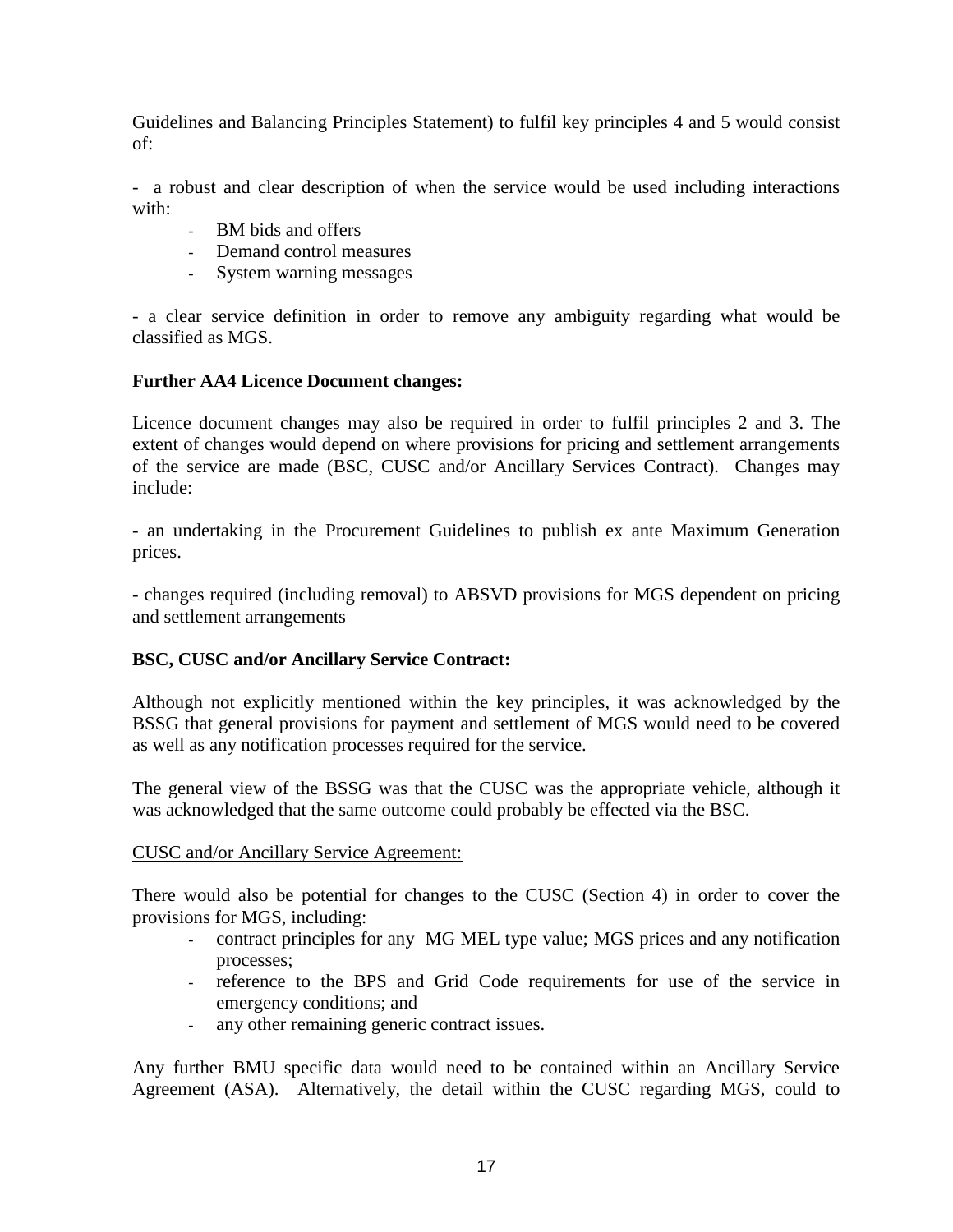varying degrees could be contained within the ASA.

It was agreed by the BSSG that it would be desirable to put as much 'common' information in the CUSC as possible, leaving the minimum amount in a bilateral contract.

Any CUSC and/or ASA solution would require minimal systems and process changes, as the electronic despatch, settlement and removal from imbalance processes are already established and in place. The predominant changes would potentially be to the CUSC. This would allow for expedient implementation of MGS developments ahead of Winter 2004/05.

## BSC:

Changes to the BSC would need to provide for despatch, pricing and settlement of Maximum Generation within the Balancing Mechanism. It would also require necessary changes to ensure any Maximum Generation volume is removed from exposure to imbalance (key principle 5).

The above changes to the BSC could be seen as having a number of impacts:

- a dilution of the BM, which is primarily a firm market;
- control systems changes (of varying complexity depending on how robust a BM solution is proposed eg electronic despatch to enable rapid despatch of considerable volumes of plant in emergency situations, also introduction of specific MG offers and prices, and potential submission of MG MEL as a dynamic parameter)
- possible changes to Elexon settlement systems to allow for removal from imbalance of MG volumes and settlement of the service
- potential overhead for providers in terms of data re-entry, to allow for MG offer readjustment in conjunction with PN movements within the BM
- introduction of transparency equivalent to other actions in the BM.

#### **Areas for further discussion within Modification Working Groups**

- 1. What category of market participant can provide the service all or a subset?
- 2. Definition of MG MEL and interactions with MEL.
	- Frequency of variation of MG MEL
	- Issues surrounding MEL and MG MEL discrepancies
	- Use of Emergency Instructions to bridge MEL to MG MEL gaps
	- Use of MEL to be the MG MEL value
- 3. Variability of prices.
	- Appropriateness to vary prices for a Maximum Generation Emergency service.
	- Frequency of variation of prices
	- Agreement of price variations
	- Interactions with settlement of MGS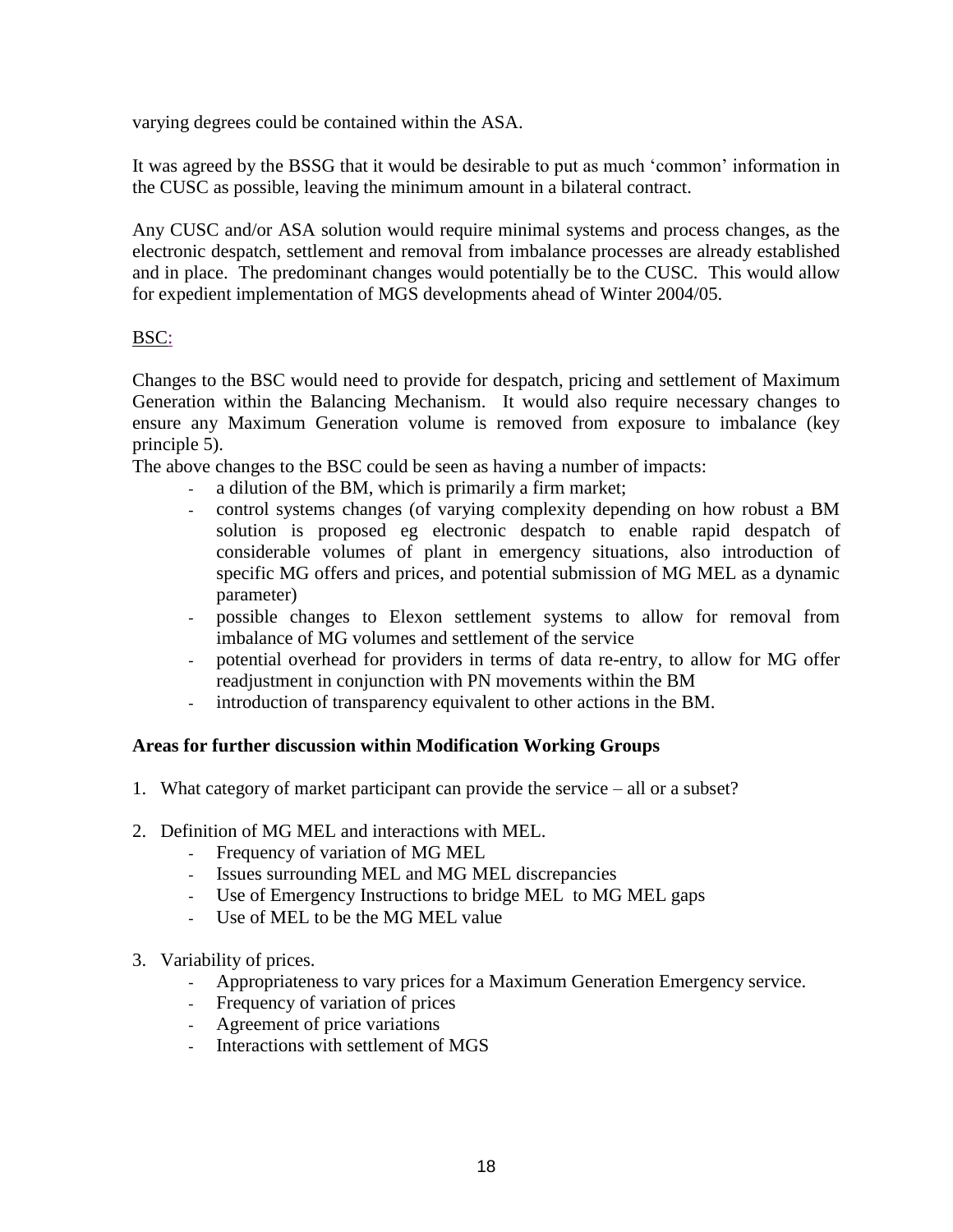4. Cost and complexity of implementation of any solution, in terms of system change and despatch and settlement process.

#### **Way Forward**

This paper highlights possible Code and document amendments necessary in order to develop MGS based on the key principles agreed by the BSSG.

The implementation of a developed MGS would span a number of different Codes and governance areas and a holistic approach will need to be taken in preparing any modifications.

Whilst reviewing MGS the BSSG has developed a good understanding of the issues associated with MGS and is well placed to act as a Working Group to consider the specific details of any Maximum Generation modification.

#### **Recommendation**

The CUSC Panel is invited to:

- (i) NOTE the work done by BSSG on MGS;
- (ii) NOTE the issues raised in this paper.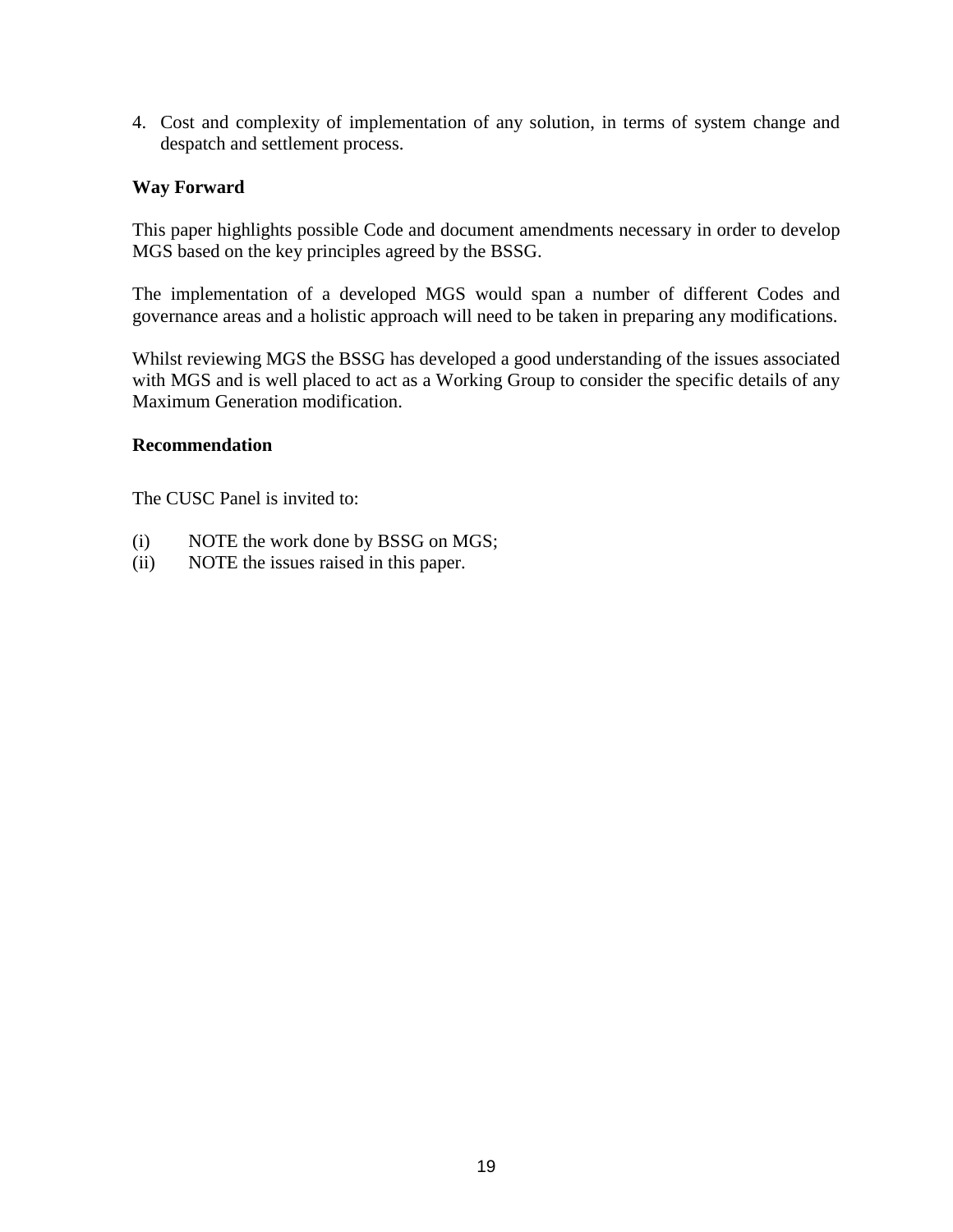## **ANNEX 2 – CAP071 Working Group Terms of Reference**

## *RESPONSIBILITIES*

- 1. The Working Group is responsible for assisting the CUSC Amendments Panel in the evaluation of CUSC Amendment Proposal CAP071 (Development of a Maximum Generation Service) tabled by PowerGen at the Amendments Panel meeting on 26 March 2004.
- 2. The proposal must be evaluated to consider whether it better facilitates achievement of the applicable CUSC objectives. These can be summarised as follows:
	- (a) the efficient discharge by the Licensee of the obligations imposed on it by the Act and the Transmission Licence; and
	- (b) facilitating effective competition in the generation and supply of electricity, and (so far as consistent therewith) facilitating such competition in the sale, distribution and purchase of electricity.

## *SCOPE OF WORK*

- 3. The Working Group must consider the issues raised by the Amendment Proposal and consider if the proposal identified better facilitates achievement of the Applicable CUSC Objectives.
- 4. In addition to the overriding requirement of paragraph 3, the Working Group shall consider and report on the following specific issues:
	- The identification of an appropriate parameter to provide an upper limit for normal generation;
	- Consideration to the value of 'x', where 'x' is the percentage of a generator's capacity that is guaranteed remuneration for the provision of maximum generation;
	- Consideration of whether 'x' is generic across all providers, or variable by technology type;
	- Transparency associated with procurement and use of the service (ex-post and ex-ante);
	- Consideration of the impact of CAP071 on Transmission Network Use of System Charges;
	- The specific legal drafting changes required to the CUSC;
	- Arrangements that will need to be covered in a bilateral contract between the service provider and National Grid; and
	- Consider and highlight any consequential changes to other industry codes (e.g. the Grid Code) as a result of CAP071.
- 5. The Working Group is responsible for the formulation and evaluation of any Alternative Amendments arising from Group discussions which would, as compared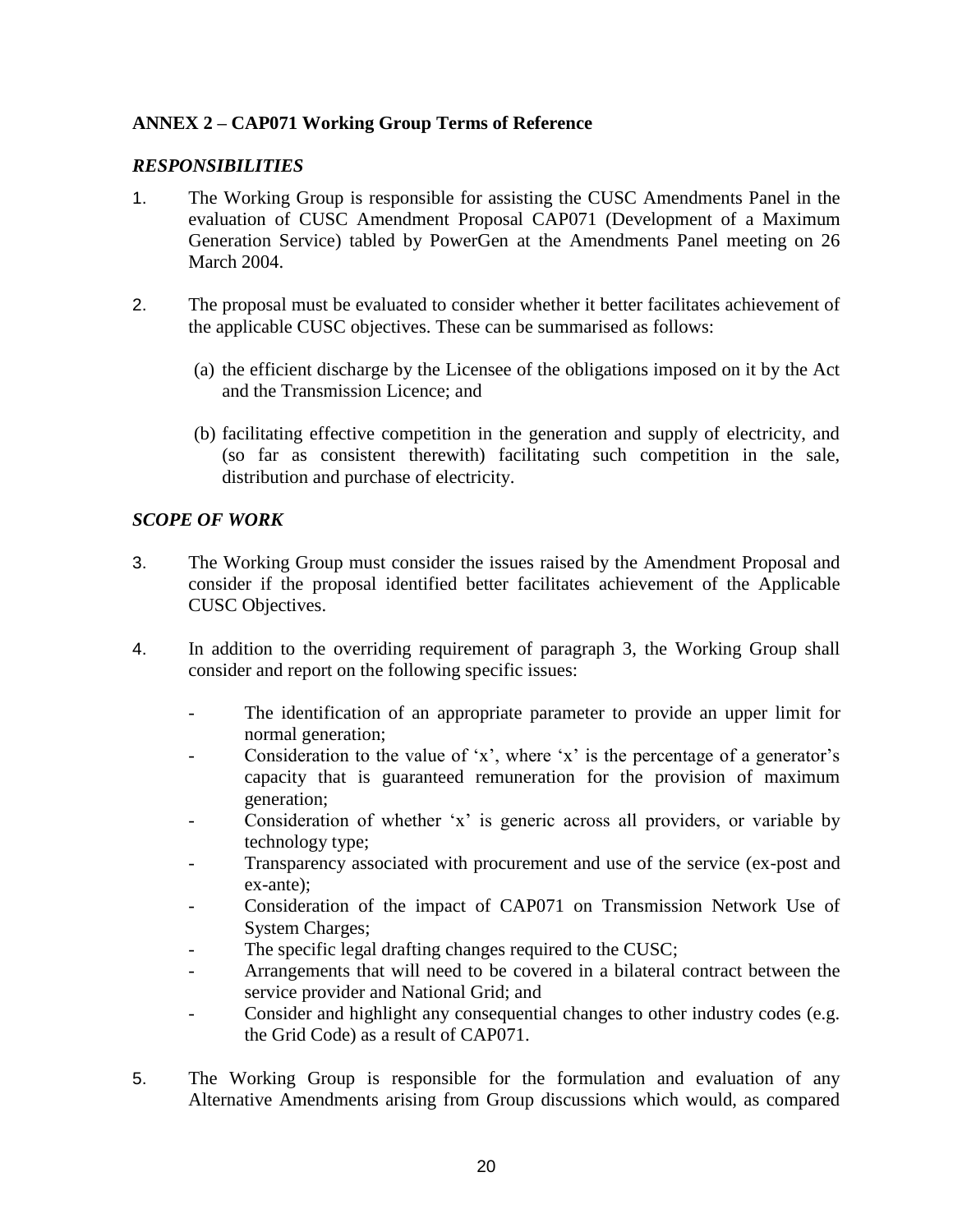with the Amendment Proposal, better facilitate achieving the applicable CUSC objectives in relation to the issue or defect identified. The Working Group shall have due regard to Core Industry Documents and other industry documents in the evaluation of the Amendment Proposal and any Alternative Amendment.

6. The Working Group is to submit their final report to the CUSC Panel Secretary on 13 May 2004 for circulation to Panel Members. The conclusions will be presented to the CUSC Panel meeting on 21 May 2004.

## *MEMBERSHIP*

- 7. It is recommended that the Balancing Services Standing Group (BSSG) acts as a Working Group for CAP071, and therefore the membership of the Working Group will be the same as the membership of the BSSG.
- 8. The membership can be amended from time to time by the CUSC Amendments Panel.

## *RELATIONSHIP WITH AMENDMENTS PANEL*

- 9. The Working Group shall seek the views of the Amendments Panel before taking on any significant amount of work. In this event the Working Group Chairman should contact the CUSC Panel Secretary.
- 10. Where the Working Group requires instruction, clarification or guidance from the Amendments Panel, particularly in relation to their Scope of Work, the Working Group Chairman should contact the CUSC Panel Secretary.

## *MEETINGS*

- 11. The Working Group shall, unless determined otherwise by the Amendments Panel, develop and adopt its own internal working procedures and provide a copy to the Panel Secretary for each of its Amendment Proposals.
- 12. The Working Group is scheduled to meet on:
	- 30 March 2004.
	- 21 April 2004, and
	- 5 May 2004.

whether further meetings are required and schedule them accordingly the Working Group will consider**.**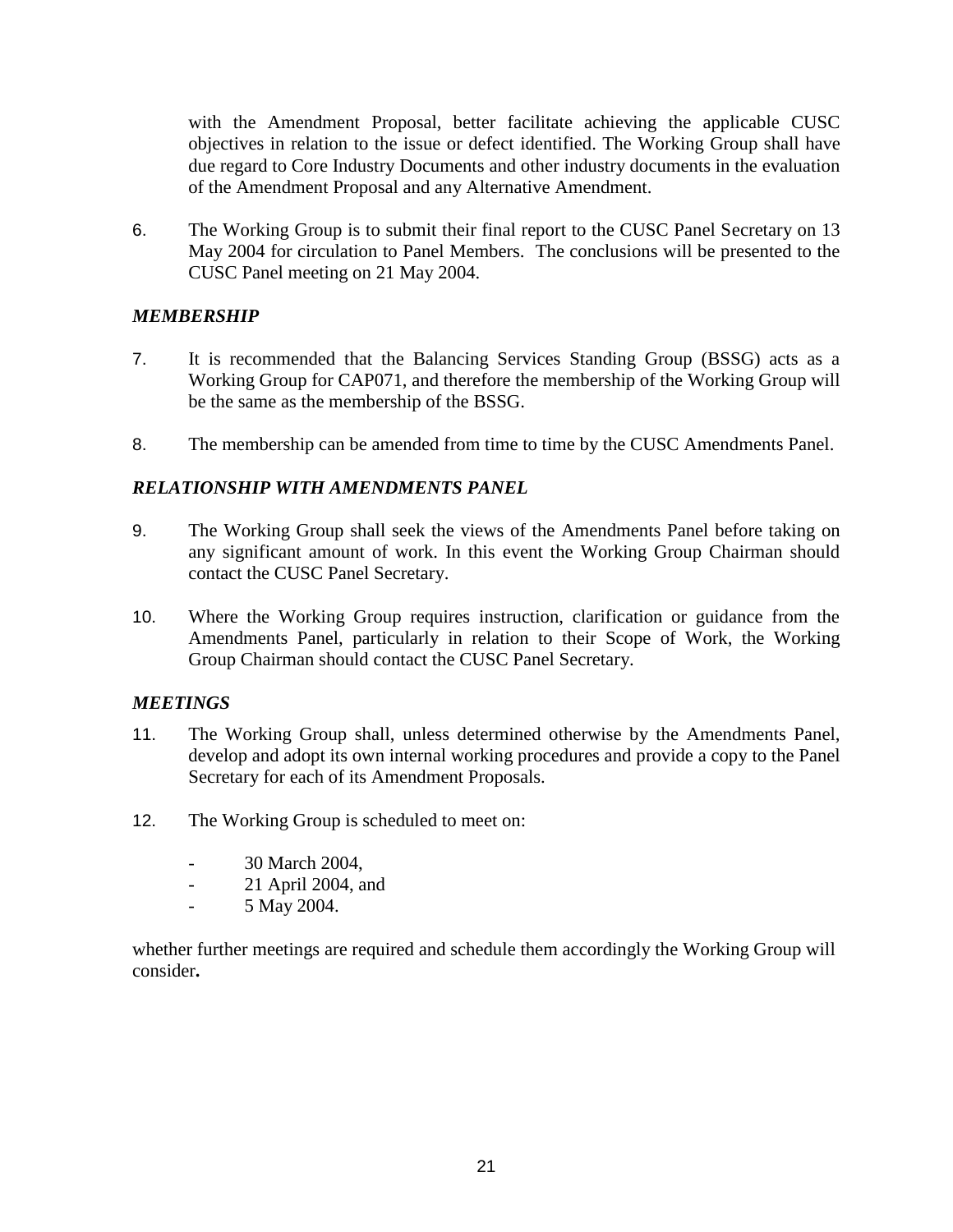## **ANNEX 3 – CAP071 Amendment Proposal Form**

| <b>CUSC Amendment Proposal Form</b>                                                         | <b>CAP071</b> |
|---------------------------------------------------------------------------------------------|---------------|
|                                                                                             |               |
| <b>Title of Amendment Proposal:</b>                                                         |               |
| Development of a Maximum Generation Service                                                 |               |
| <b>Description of the Proposed Amendment</b>                                                |               |
| This proposal seeks to improve the efficiency and effectiveness of the current Maximum      |               |
| Generation arrangements by developing the service along the lines contemplated by the       |               |
| BSSG.                                                                                       |               |
| <i>i)</i> Greater Clarity of Process                                                        |               |
| * Clear guidelines as to how and when the service may be called (to be included in the Grid |               |
| and AA4 Documentation). This should cover the interaction with BM Bids and<br>Code          |               |
| Offers, System Warnings and Demand Control.                                                 |               |
| Maximum Generation Service to be called via an Emergency Instruction (as described in       |               |
| BC2.9                                                                                       |               |
| * Notification to warn of imminent instruction (where possible).                            |               |
| <i>ii</i> ) Technical Parameters                                                            |               |

All Generation above MEL to be treated as Maximum Generation.

An appropriate technical parameter should be adopted to provide an upper limit for normal generation (perhaps Registered Capacity (RC) as this can be altered within year). This can then be used in conjunction with MEL to calculate the volume of energy to be considered for remuneration (See iii).*For the purpose of clarity, the technical parameter shall be referred to as [RC] for the remainder of the document, but shall be interchangeable with an alternative suitable technical parameter should such a change be considered appropriate.* 

## *iii) Remuneration*

Where MEL is equal to [RC], remuneration shall be guaranteed for 100% of the energy provided under a Maximum Generation instruction.

Where MEL is below [RC], Maximum Generation shall be guaranteed remuneration for the first  $[x]$ % of  $[RC]$  over MEL. 'X' shall be a standard percentage for all providers and should be listed within the CUSC. 'X' may vary according to technology type.

If more than  $[x]$ % of  $[RC]$  can be produced in a circumstance where MEL is below  $[RC]$ then the additional energy will be remunerated subject to an appeals mechanism.

Costs should feed in to imbalance prices as this will help provide the correct market signal.

Prices within contract with [y] days notice period to vary. This would be similar to the current arrangements (where y is set to 5 to allow for notification and adjustment of the Ancillary Services settlement systems).

## *iv) Improved Transparency*

The transfer of generic information currently contained within bilateral contracts in to the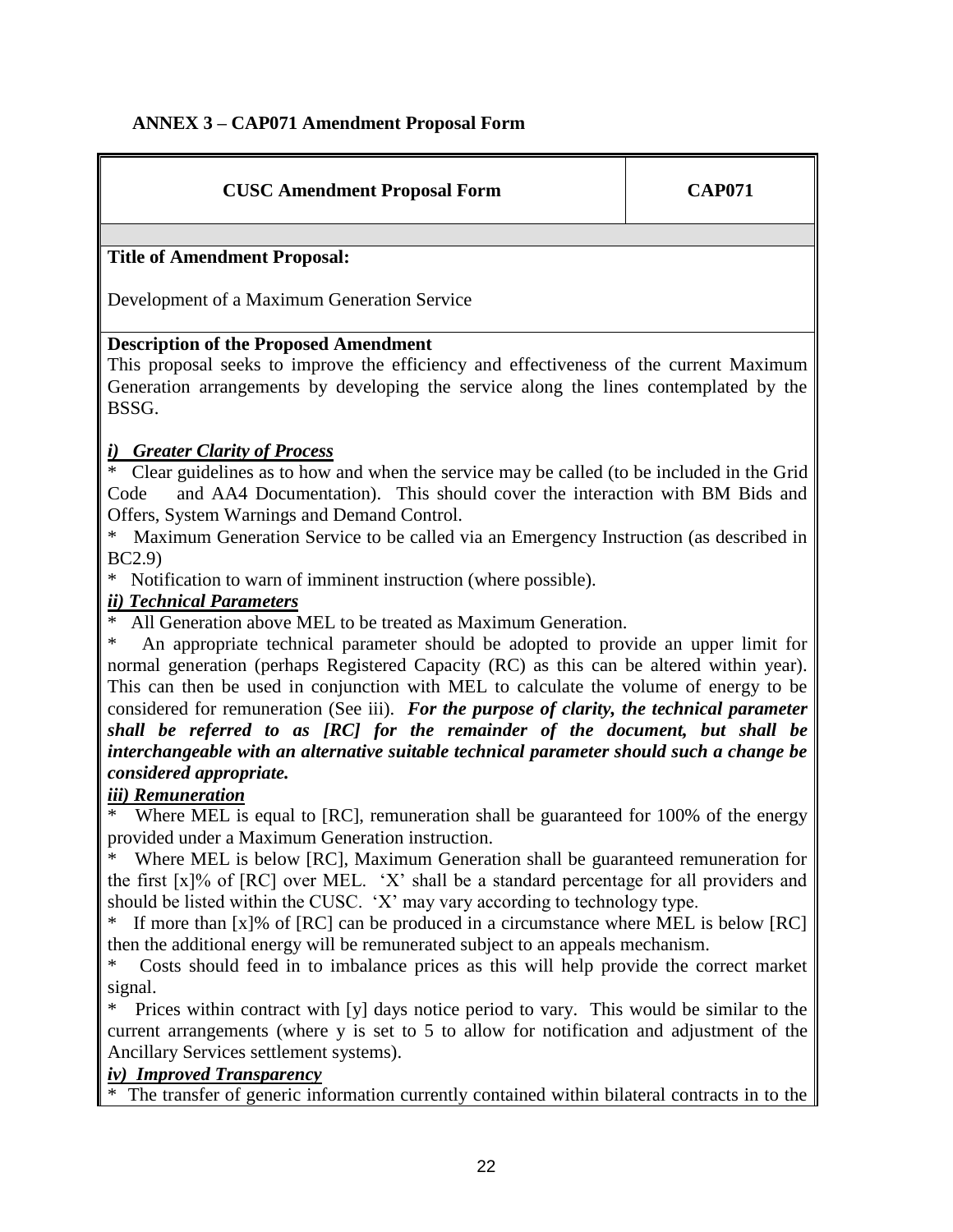CUSC.

Published figures showing the volume and prices of maximum generation offered (Monthly basis in arrears).

\* Published figures showing the capacity, price and utilisation of the Maximum Generation Service post event.

\* The ability to vary the notice period of [y] days shall be specified within the CUSC.

## **Description of Issue or Defect that Proposed Amendment seeks to Address**

NGC recently implemented a Maximum Generation service for winter 2003/04. This decision was based on the rationale that this Emergency Service could facilitate additional security of supply by accessing generator output, which would otherwise be unavailable prior to Demand Control. Unfortunately due to the limited time available to implement the new Emergency Service prior to Winter 2003/04 it was not possible to address some important governance issues which in the longer term would be able to ensure greater levels of transparency and utilisation of the Service. National Grid identified this issue….

*"In the longer term a more developed service could be considered. This is likely to involve substantial changes to the BSC and/or CUSC (for example to allow for non-firm BM offers) and is therefore not considered feasible for this winter".*

(Grid Code Consultation Document 22nd September 2003)

This amendment seeks to enhance the arrangements for last winter and thereby better achieve the applicable CUSC objectives. The aim and scope of this amendment proposal are in line with the recent considerations of the BSSG.

## **Impact on the CUSC**:

Changes will be required to Section 4.

Additional Section 4.2.4 describing the Maximum Generation contractual arrangements.

## **Impact on Core Industry Documentation**:

AA4 Documentation:

-

- ABSVD (review of current provisions)
- Changes required to PGs

Additions to the Grid Code including;

- Consequential changes to BC2.9 to reflect the contractual arrangements in the CUSC.
- OC7.4.8 NGC System Warnings

**Impact on Computer Systems and Processes used by CUSC Parties**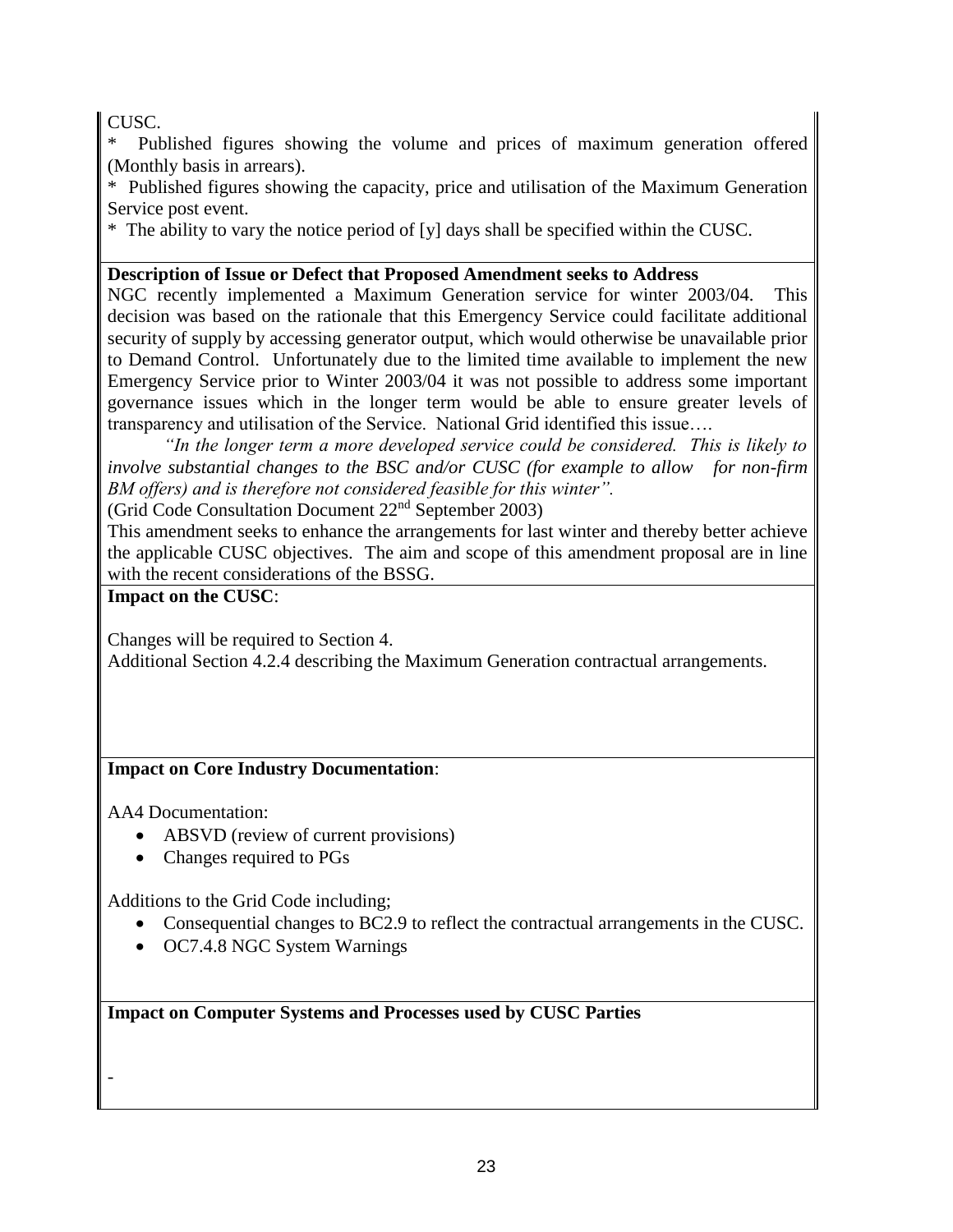# **Details of any Related Modifications to Other Industry Codes**

## **Justification for Proposed Amendment with Reference to Applicable CUSC Objectives**\*\*

As Proposer of this modification we believe that the facilitation of a Maximum Generation Service through the CUSC would better achieve the applicable CUSC objectives.

(a) the efficient discharge by the licensee of the obligations imposed upon it under the Act and by this licence.

By facilitating a Maximum Generation Service the market will receive the appropriate signals to provide additional generation on a reasonable endeavours basis. This should serve to increase the security of supply in an efficient manner.

(b) facilitating effective competition in the generation and supply of electricity, and (so far as consistent therewith) facilitating such competition in the sale, distribution and purchase of electricity.

Providing a clear framework for a Maximum Generation Service should ensure an enhanced level of market certainty with regard to processes, responsibilities and remuneration.

Additionally, this amendment seeks to improve transparency by allowing market participants to see published information about the volume of service offered (on a monthly basis) and the capacity, price and utilisation of Maximum Generation post event. Transferring the generic information contained within the current bilateral agreements in to an industry document will also increase transparency and therefore facilitate effective competition.

> **Details of Proposer:** Organisation's Name: Powergen UK plc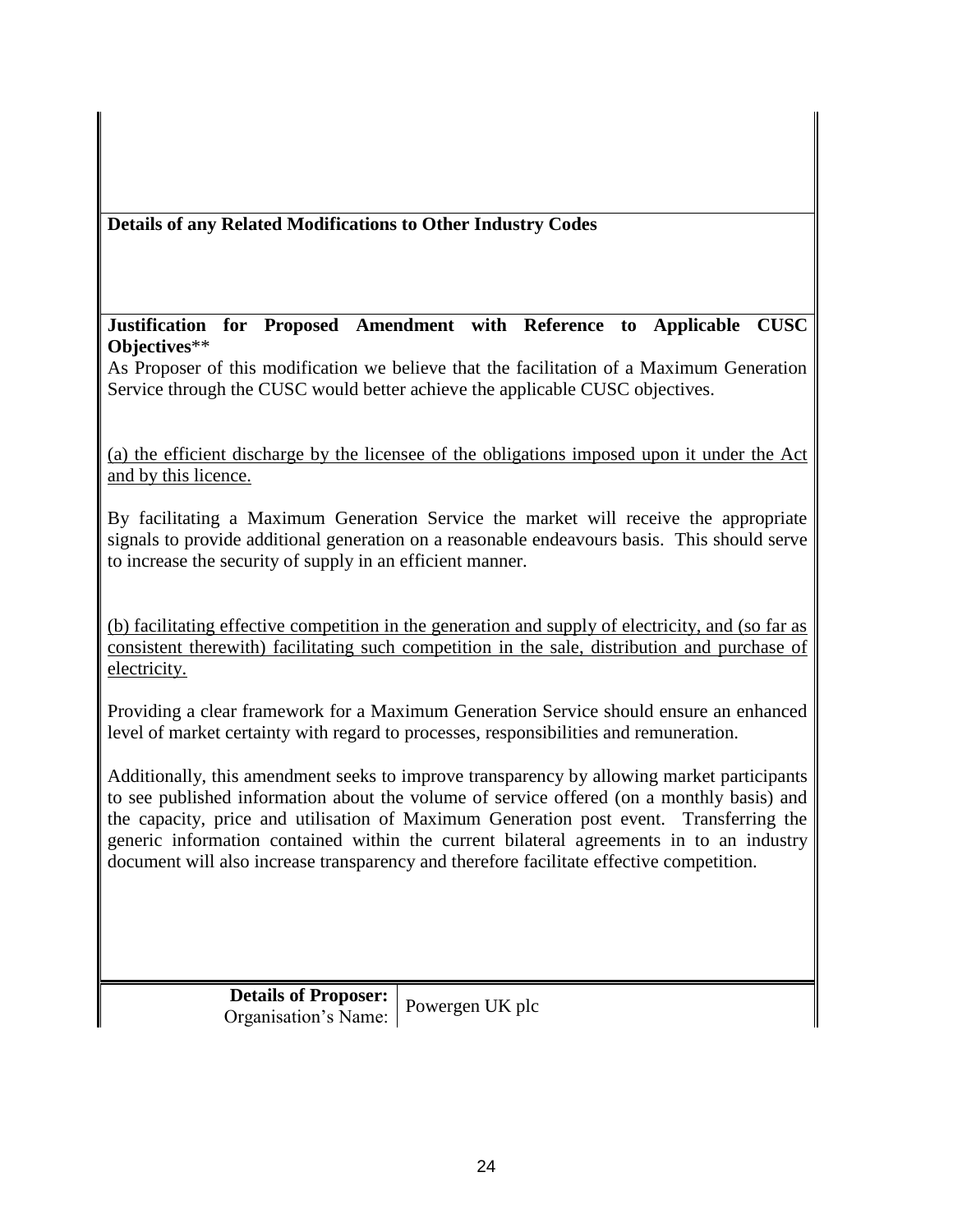| <b>Capacity in which the Amendment</b><br>is being proposed:<br>(i.e. CUSC Party, BSC Party or<br>"energywatch") | <b>CUSC Party</b>     |  |  |
|------------------------------------------------------------------------------------------------------------------|-----------------------|--|--|
| <b>Details of Proposer's</b><br><b>Representative:</b><br>Name:                                                  | Neil Smith            |  |  |
| <b>Organisation:</b>                                                                                             | Powergen UK plc       |  |  |
| <b>Telephone Number:</b>                                                                                         | 02476 424369          |  |  |
| <b>Email Address:</b>                                                                                            | neil.c.smith@pgen.com |  |  |
| <b>Details of Representative's</b><br><b>Alternate:</b><br>Name:                                                 | <b>Claire Maxim</b>   |  |  |
| Organisation:                                                                                                    | Powergen UK plc       |  |  |
| Telephone Number:                                                                                                | 02476 425378          |  |  |
| <b>Email Address:</b>                                                                                            | Claire.maxim@pgen.com |  |  |
| <b>Attachments</b> ): NO<br>If Yes, Title and No. of pages of each Attachment: N/A                               |                       |  |  |